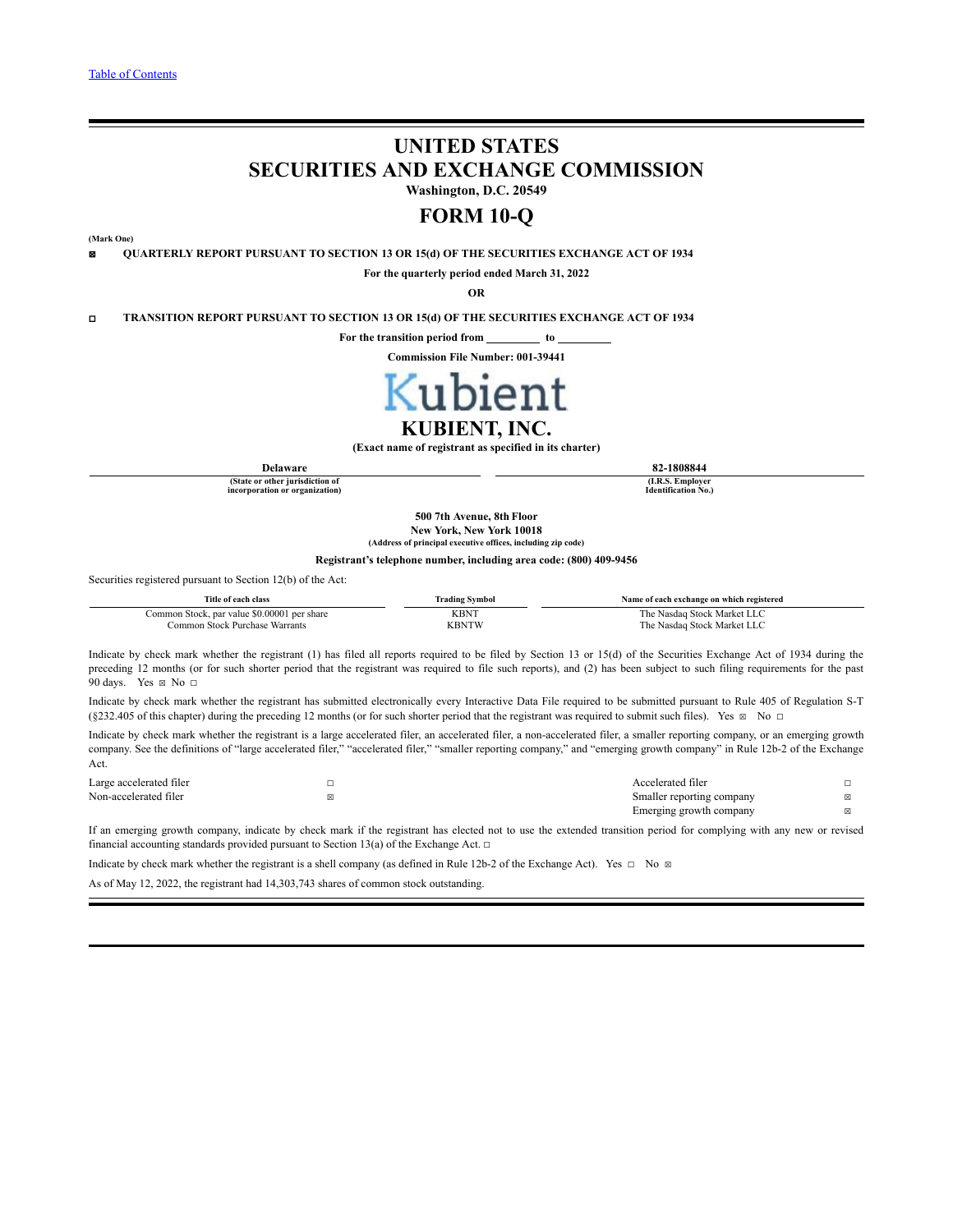## **KUBIENT, INC.**

## **FORM 10-Q**

## **FOR THE QUARTERLY PERIOD ENDED MARCH 31, 2022**

## **INDEX**

<span id="page-1-0"></span>

|                   |                                                                                                                     | Page           |
|-------------------|---------------------------------------------------------------------------------------------------------------------|----------------|
| Part I.           | <b>FINANCIAL INFORMATION</b>                                                                                        |                |
| Item 1.           | <b>Financial Statements</b>                                                                                         |                |
|                   | Condensed Consolidated Balance Sheets as of March 31, 2022 (Unaudited) and December 31, 2021                        |                |
|                   | Unaudited Condensed Consolidated Statements of Operations for the Three Months Ended March 31, 2022 and 2021        | $\overline{c}$ |
|                   | Unaudited Condensed Consolidated Statements of Changes in Stockholders' Equity for the Three Months Ended March 31, |                |
|                   | 2022 and 2021                                                                                                       | 3              |
|                   | Unaudited Condensed Consolidated Statements of Cash Flows for the Three Months Ended March 31, 2022 and 2021        | 4              |
|                   | Notes to Unaudited Condensed Consolidated Financial Statements                                                      | 6              |
| Item 2.           | Management's Discussion and Analysis of Financial Condition and Results of Operations                               | 13             |
| Item 3.           | Quantitative and Qualitative Disclosures About Market Risk                                                          | 19             |
| Item 4.           | <b>Controls and Procedures</b>                                                                                      | 20             |
|                   |                                                                                                                     |                |
| Part $II$ .       | <b>OTHER INFORMATION</b>                                                                                            | 22             |
| Item 1.           | <b>Legal Proceedings</b>                                                                                            | 22             |
| Item 1A.          | <b>Risk Factors</b>                                                                                                 | 22             |
| Item 2.           | Unregistered Sales of Equity Securities and Use of Proceeds                                                         | 22             |
| Item 3.           | <b>Defaults Upon Senior Securities</b>                                                                              | 22             |
| Item 4.           | <b>Mine Safety Disclosure</b>                                                                                       | 22             |
| Item 5.           | <b>Other Information</b>                                                                                            | 22             |
| Item 6.           | <b>Exhibits</b>                                                                                                     | 23             |
| <b>Signatures</b> |                                                                                                                     | 24             |
| Glossary          |                                                                                                                     | $A-1$          |
|                   |                                                                                                                     |                |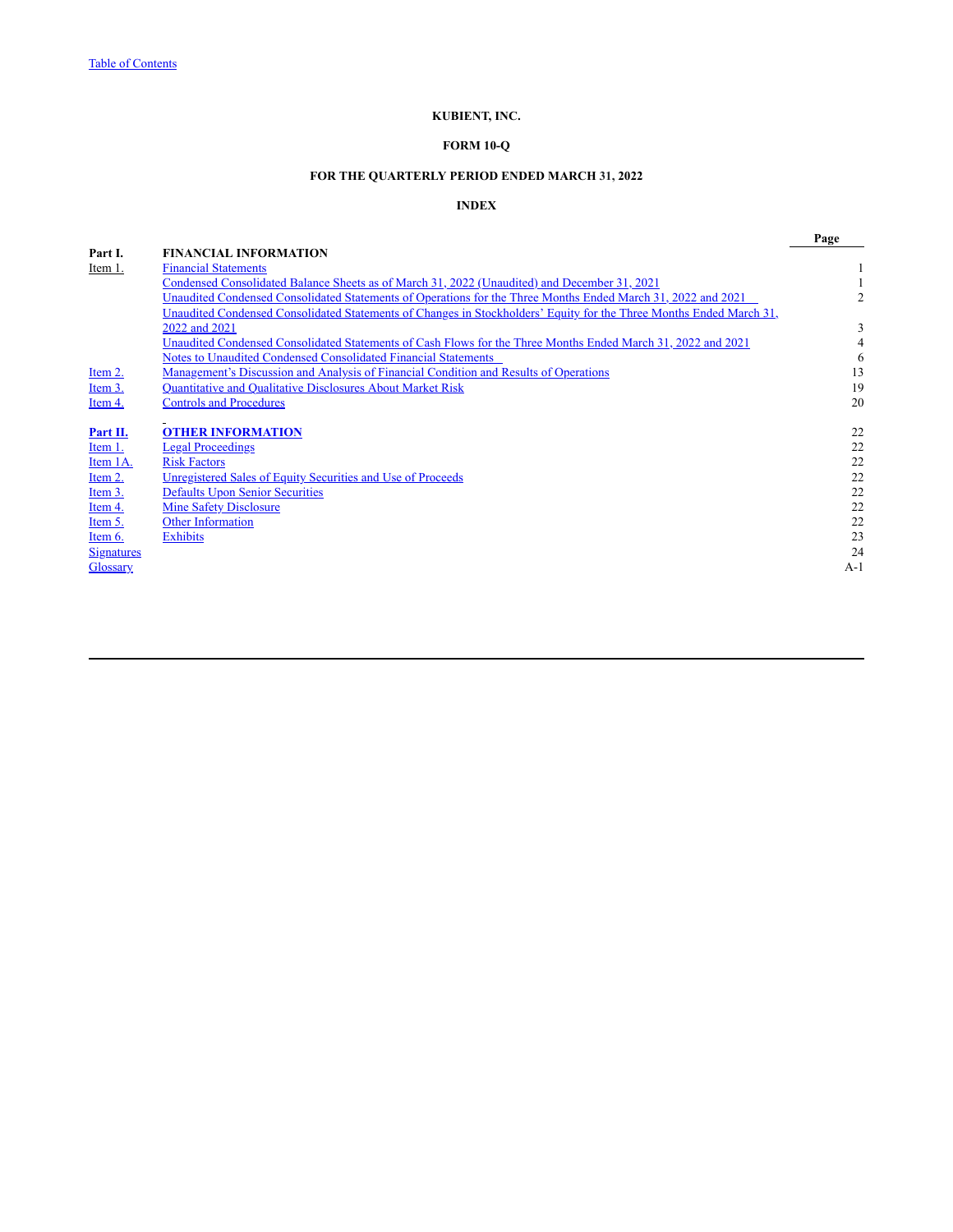## **Condensed Consolidated Balance Sheets**

## <span id="page-2-1"></span><span id="page-2-0"></span>**Item 1. Financial Statements**

|                                                                                                           |              | March 31.<br>2022 |              | December 31.<br>2021 |
|-----------------------------------------------------------------------------------------------------------|--------------|-------------------|--------------|----------------------|
|                                                                                                           |              | (unaudited)       |              |                      |
| <b>Assets</b>                                                                                             |              |                   |              |                      |
| <b>Current Assets:</b>                                                                                    |              |                   |              |                      |
| Cash and cash equivalents                                                                                 | \$           | 20,709,044        | $\mathbb{S}$ | 24,907,963           |
| Accounts receivable, net                                                                                  |              | 2,352,463         |              | 2,291,533            |
| Other receivables                                                                                         |              |                   |              | 526,070              |
| Prepaid expenses and other current assets                                                                 |              | 411,904           |              | 495,178              |
| <b>Total Current Assets</b>                                                                               |              | 23,473,411        |              | 28,220,744           |
| Intangible assets, net                                                                                    |              | 2,789,625         |              | 2,946,610            |
| Goodwill                                                                                                  |              | 463,000           |              | 463,000              |
| Property and equipment, net                                                                               |              | 47,040            |              | 44,756               |
| Deferred offering costs                                                                                   |              | 10,000            |              | 10,000               |
| <b>Total Assets</b>                                                                                       | \$           | 26,783,076        | \$           | 31,685,110           |
| <b>Liabilities and Stockholders' Equity</b>                                                               |              |                   |              |                      |
| <b>Current Liabilities:</b>                                                                               |              |                   |              |                      |
| Accounts payable - suppliers                                                                              | \$           | 2,474,570         | \$           | 1,844,544            |
| Accounts payable - trade                                                                                  |              | 1,050,395         |              | 659,362              |
| Accrued expenses and other current liabilities                                                            |              | 851,800           |              | 2,493,287            |
| Deferred revenue                                                                                          |              | 26,719            |              | 395,914              |
| Notes payable                                                                                             |              | 42,066            |              | 151,336              |
| <b>Total Current Liabilities</b>                                                                          |              | 4,445,550         |              | 5,544,443            |
| Contingent consideration                                                                                  |              | 23,378            |              | 613,000              |
| Notes payable, non-current portion                                                                        |              | 77,407            |              | 77,407               |
| <b>Total Liabilities</b>                                                                                  |              | 4,546,335         |              | 6,234,850            |
| Commitments and contingencies (Note 5)                                                                    |              |                   |              |                      |
| Stockholders' Equity:                                                                                     |              |                   |              |                      |
| Preferred stock, \$0.00001 par value; 5,000,000 shares authorized; No shares issued and outstanding as of |              |                   |              |                      |
| March 31, 2022 and December 31, 2021                                                                      |              |                   |              |                      |
| Common stock, \$0.00001 par value; 95,000,000 shares authorized; 14,303,743 and 14,253,948 shares issued  |              |                   |              |                      |
| and outstanding as of March 31, 2022 and December 31, 2021, respectively                                  |              | 143               |              | 143                  |
| Additional paid-in capital                                                                                |              | 52,444,880        |              | 52,030,907           |
| Accumulated deficit                                                                                       |              | (30, 208, 282)    |              | (26, 580, 790)       |
| Total Stockholders' Equity                                                                                |              | 22,236,741        |              | 25,450,260           |
| Total Liabilities and Stockholders' Equity                                                                | $\mathbb{S}$ | 26.783.076        | $\mathbb{S}$ | 31.685.110           |

The accompanying notes are an integral part of these condensed consolidated financial statements.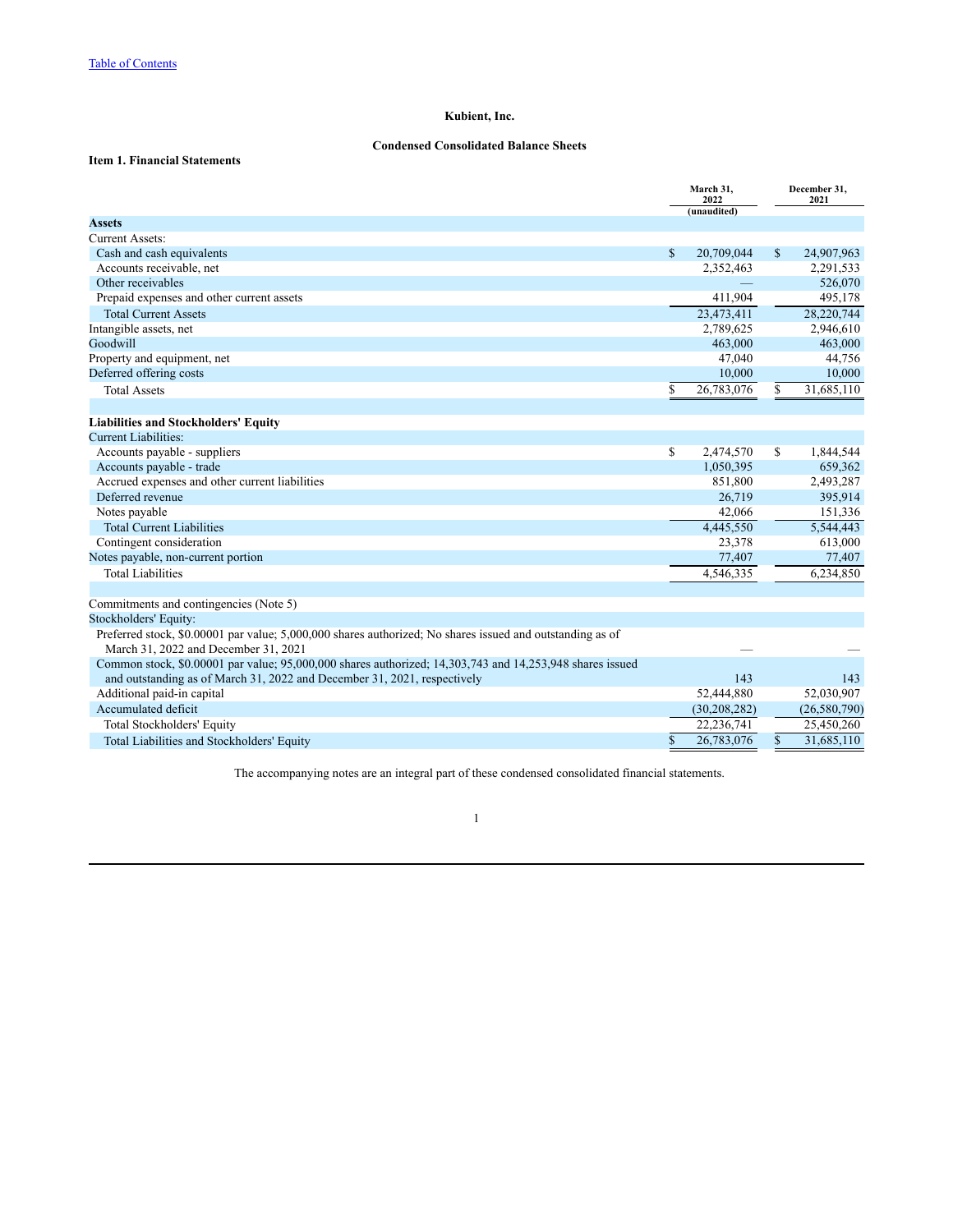## **Condensed Consolidated Statements of Operations**

## **(unaudited)**

<span id="page-3-0"></span>

|                                                                |             | <b>For the Three Months Ended</b><br>March 31, |
|----------------------------------------------------------------|-------------|------------------------------------------------|
|                                                                | 2022        | 2021                                           |
| <b>Net Revenues</b>                                            | 1,245,304   | 707,757                                        |
| <b>Costs and Expenses:</b>                                     |             |                                                |
| Sales and marketing                                            | 1,333,010   | 756,950                                        |
| Technology                                                     | 1,155,699   | 519,755                                        |
| General and administrative                                     | 2,182,549   | 1,255,572                                      |
| Loss accrual on customer contract                              | 789,605     |                                                |
| <b>Total Costs and Expenses</b>                                | 5,460,863   | 2,532,277                                      |
| Loss From Operations                                           | (4,215,559) | (1,824,520)                                    |
|                                                                |             |                                                |
| Other (Expense) Income:                                        |             |                                                |
| Interest expense                                               | (3,872)     | (1,634)                                        |
| Interest income                                                | 2,291       | 29,309                                         |
| Change in fair value of contingent consideration               | 589,622     |                                                |
| Other income                                                   | 26          | 233                                            |
| <b>Total Other Income</b>                                      | 588,067     | 27,908                                         |
| <b>Net Loss</b>                                                | (3,627,492) | (1,796,612)                                    |
| Net Loss Per Share - Basic and Diluted                         | (0.25)      | (0.14)                                         |
| Weighted Average Common Shares Outstanding - Basic and Diluted | 14,256,159  | 12,617,171                                     |

The accompanying notes are an integral part of these condensed consolidated financial statements.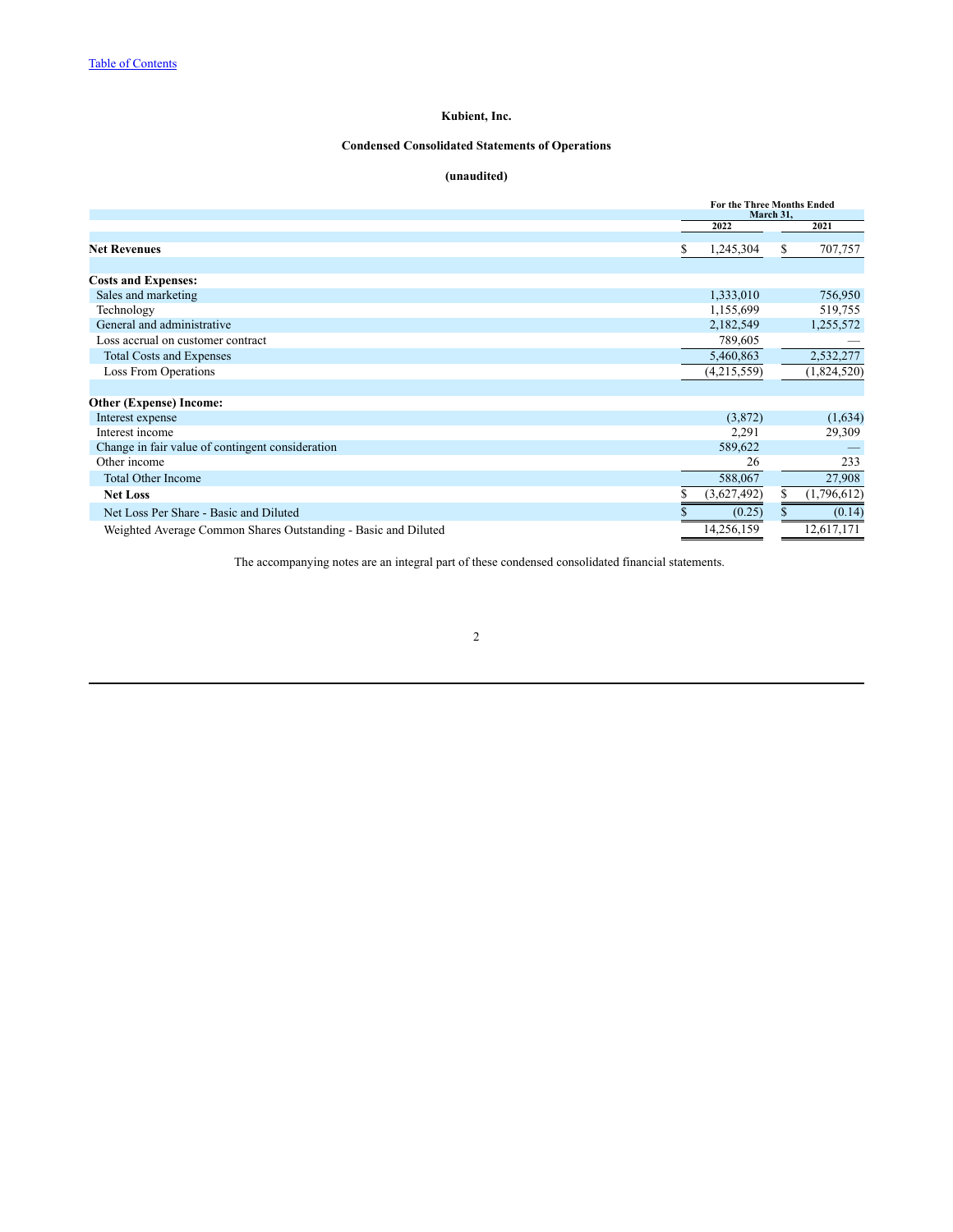## **Condensed Consolidated Statements of Changes in Stockholders' Equity**

## **(unaudited)**

<span id="page-4-0"></span>

|                                            | For the Three Months Ended March 31, 2022 |    |        |  |                                         |   |                        |              |             |
|--------------------------------------------|-------------------------------------------|----|--------|--|-----------------------------------------|---|------------------------|--------------|-------------|
|                                            | Common Stock<br><b>Shares</b>             |    | Amount |  | <b>Additional</b><br>Paid-In<br>Capital |   | Accumulated<br>Deficit |              | Total       |
| <b>Balance - January 1, 2022</b>           | 14,253,948                                | S. | 143    |  | \$52,030,907                            | S | (26, 580, 790)         | <sup>S</sup> | 25,450,260  |
| Surrender and cancellation of common stock | (3,397)                                   |    |        |  | (18,683)                                |   |                        |              | (18,683)    |
| Stock-based compensation:                  |                                           |    |        |  |                                         |   |                        |              |             |
| Common Stock                               | 53,192                                    |    |        |  | 430.361                                 |   |                        |              | 430,361     |
| Options                                    |                                           |    |        |  | 2.295                                   |   |                        |              | 2.295       |
| Net loss                                   |                                           |    |        |  |                                         |   | (3,627,492)            |              | (3,627,492) |
| <b>Balance - March 31, 2022</b>            | 14,303,743                                |    | 143    |  | 52.444.880                              |   | (30, 208, 282)         |              | 22,236,741  |

|                                                                    | For the Three Months Ended March 31, 2021 |  |        |            |  |                |             |
|--------------------------------------------------------------------|-------------------------------------------|--|--------|------------|--|----------------|-------------|
|                                                                    |                                           |  |        | Additional |  |                |             |
|                                                                    | Common Stock                              |  |        | Paid-In    |  | Accumulated    |             |
|                                                                    | <b>Shares</b>                             |  | Amount | Capital    |  | Deficit        | Total       |
|                                                                    |                                           |  |        |            |  |                |             |
| <b>Balance - January 1, 2021</b>                                   | 11,756,109                                |  | 118    | 40,770,504 |  | (16, 289, 077) | 24,481,545  |
| Shares issued upon exercise of warrants, net of issuance costs [1] | 2,047,361                                 |  | 20     | 9,274,891  |  |                | 9,274,911   |
| Stock-based compensation:                                          |                                           |  |        |            |  |                |             |
| Common Stock                                                       | 70,040                                    |  |        | 513,102    |  |                | 513,103     |
| Options                                                            |                                           |  |        | 2,576      |  |                | 2.576       |
| Net loss                                                           |                                           |  |        |            |  | (1,796,612)    | (1,796,612) |
| <b>Balance - March 31, 2021</b>                                    | 13,873,510                                |  | 139    | 50,561,073 |  | (18,085,689)   | 32,475,523  |
|                                                                    |                                           |  |        |            |  |                |             |

[1] Includes gross proceeds of \$9,708,038, less issuance costs of \$433,127.

The accompanying notes are an integral part of these condensed consolidated financial statements.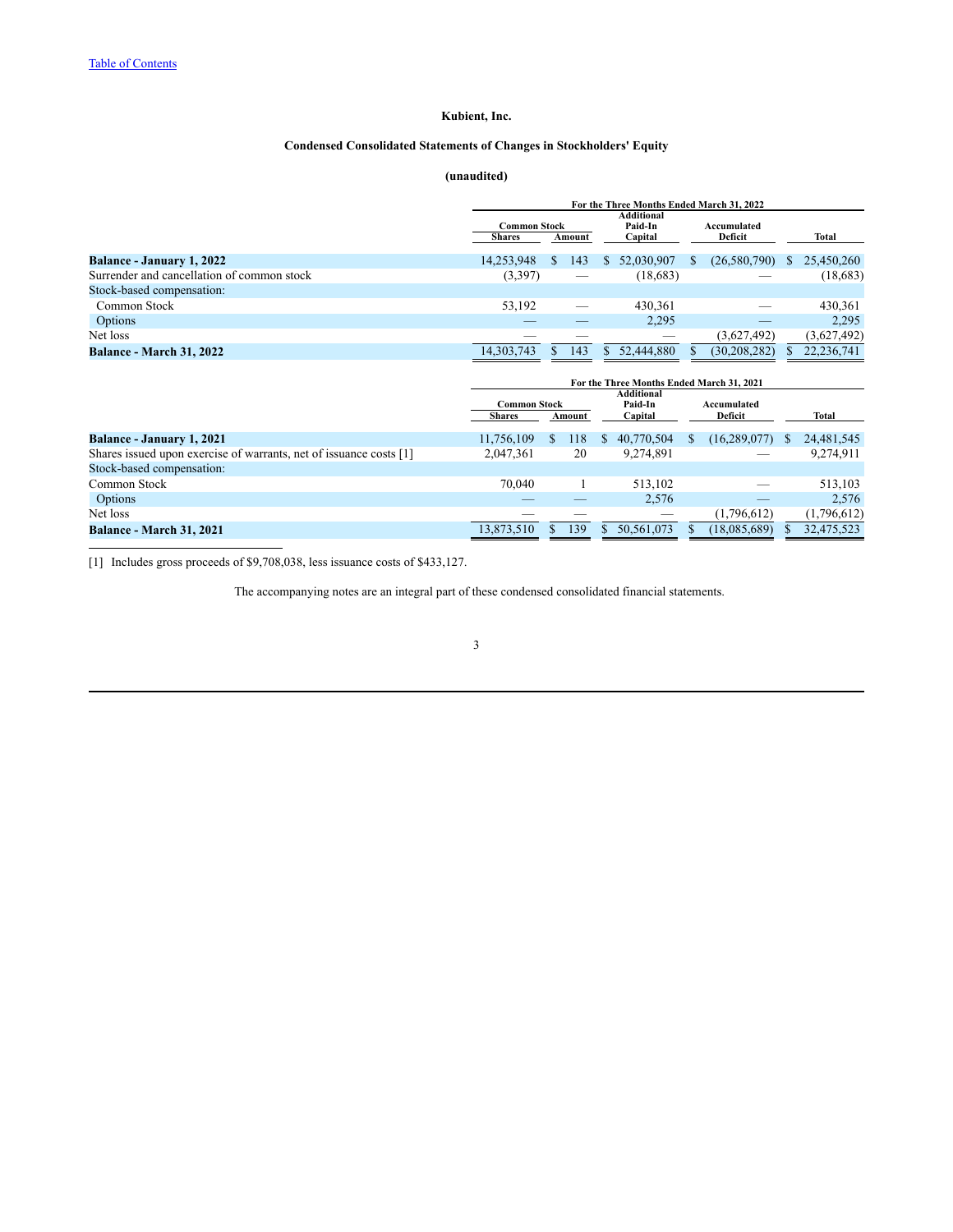## **Kubient, Inc. Condensed Consolidated Statements of Cash Flows (unaudited)**

<span id="page-5-0"></span>

|                                                                             | <b>For the Three Months Ended</b><br>March 31. |     |               |  |
|-----------------------------------------------------------------------------|------------------------------------------------|-----|---------------|--|
|                                                                             | 2022                                           |     | 2021          |  |
| <b>Cash Flows From Operating Activities:</b>                                |                                                |     |               |  |
| Net loss                                                                    | \$<br>(3,627,492)                              | \$. | (1,796,612)   |  |
| Adjustments to reconcile net loss to net cash used in operating activities: |                                                |     |               |  |
| Depreciation and amortization                                               | 162,221                                        |     | 77,379        |  |
| Change in fair value of contingent consideration                            | (589, 622)                                     |     |               |  |
| Stock-based compensation:                                                   |                                                |     |               |  |
| Common stock                                                                | 429,811                                        |     | 2,576         |  |
| Options                                                                     | 2,295                                          |     | 238,638       |  |
| Changes in operating assets and liabilities:                                |                                                |     |               |  |
| Accounts receivable                                                         | (60, 930)                                      |     | 913,623       |  |
| Other receivable                                                            | 507,387                                        |     |               |  |
| Prepaid expenses and other current assets                                   | 83,274                                         |     | (107,093)     |  |
| Accounts payable - suppliers                                                | 630,026                                        |     | (2,523)       |  |
| Accounts payable - trade                                                    | 391,034                                        |     | (378, 411)    |  |
| Accrued expenses and other current liabilities                              | (1, 532, 150)                                  |     | (454, 018)    |  |
| Accrued interest                                                            |                                                |     | 1,584         |  |
| Deferred revenue                                                            | (369, 195)                                     |     |               |  |
| <b>Net Cash Used In Operating Activities</b>                                | (3,973,341)                                    |     | (1, 504, 857) |  |
| <b>Cash Flows From Investing Activities:</b>                                |                                                |     |               |  |
| Purchase of intangible assets                                               |                                                |     | (64,072)      |  |
| Purchase of property and equipment                                          | (7,520)                                        |     | (1,882)       |  |
|                                                                             |                                                |     |               |  |
| <b>Net Cash Used In Investing Activities</b>                                | (7,520)                                        |     | (65, 954)     |  |
| <b>Cash Flows From Financing Activities:</b>                                |                                                |     |               |  |
| Proceeds from exercise of warrants [1]                                      |                                                |     | 9,326,163     |  |
| Repayment of PPP loan                                                       | (109, 270)                                     |     |               |  |
| Repayment of financed director and officer insurance premiums               | (108, 788)                                     |     |               |  |
| <b>Net Cash (Used In) Provided By Financing Activities</b>                  | (218, 058)                                     |     | 9,326,163     |  |
| Net (Decrease) Increase In Cash and Cash Equivalents                        | (4,198,919)                                    |     | 7,755,352     |  |
| <b>Cash and Cash Equivalents - Beginning of the Period</b>                  | 24,907,963                                     |     | 24,782,128    |  |
| Cash and Cash Equivalents - End of the Period                               | 20.709.044                                     | S   | 32,537,480    |  |

[1] Includes gross proceeds of \$9,708,038, less issuance costs of \$381,875.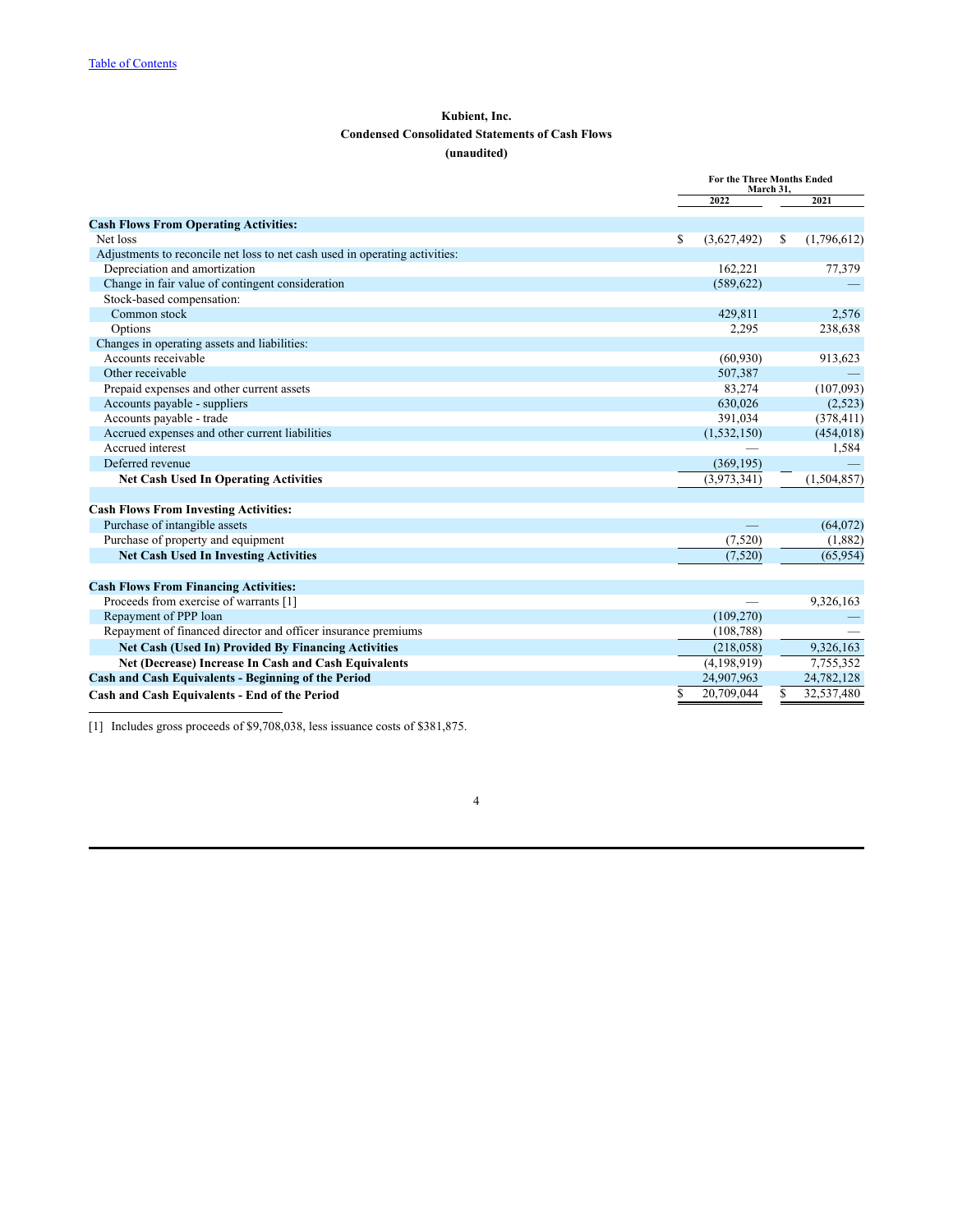## **Condensed Consolidated Statements of Cash Flows (Continued)**

## **(unaudited)**

|                                                                          | <b>For the Three Months Ended</b><br>March 31. |          |  |         |
|--------------------------------------------------------------------------|------------------------------------------------|----------|--|---------|
|                                                                          |                                                | 2022     |  | 2021    |
| <b>Supplemental Disclosures of Cash Flow Information:</b>                |                                                |          |  |         |
| Cash paid during the period for:                                         |                                                |          |  |         |
| Interest                                                                 |                                                |          |  |         |
| Income taxes                                                             |                                                |          |  |         |
|                                                                          |                                                |          |  |         |
| Non-cash investing and financing activities:                             |                                                |          |  |         |
| Surrender and cancellation of common stock                               |                                                | (18,683) |  |         |
| Shares of common stock issued in satisfaction of accrued issuable equity |                                                |          |  | 500,400 |
| Accrual of issuance costs                                                |                                                |          |  | 51,252  |

The accompanying notes are an integral part of these condensed consolidated financial statements.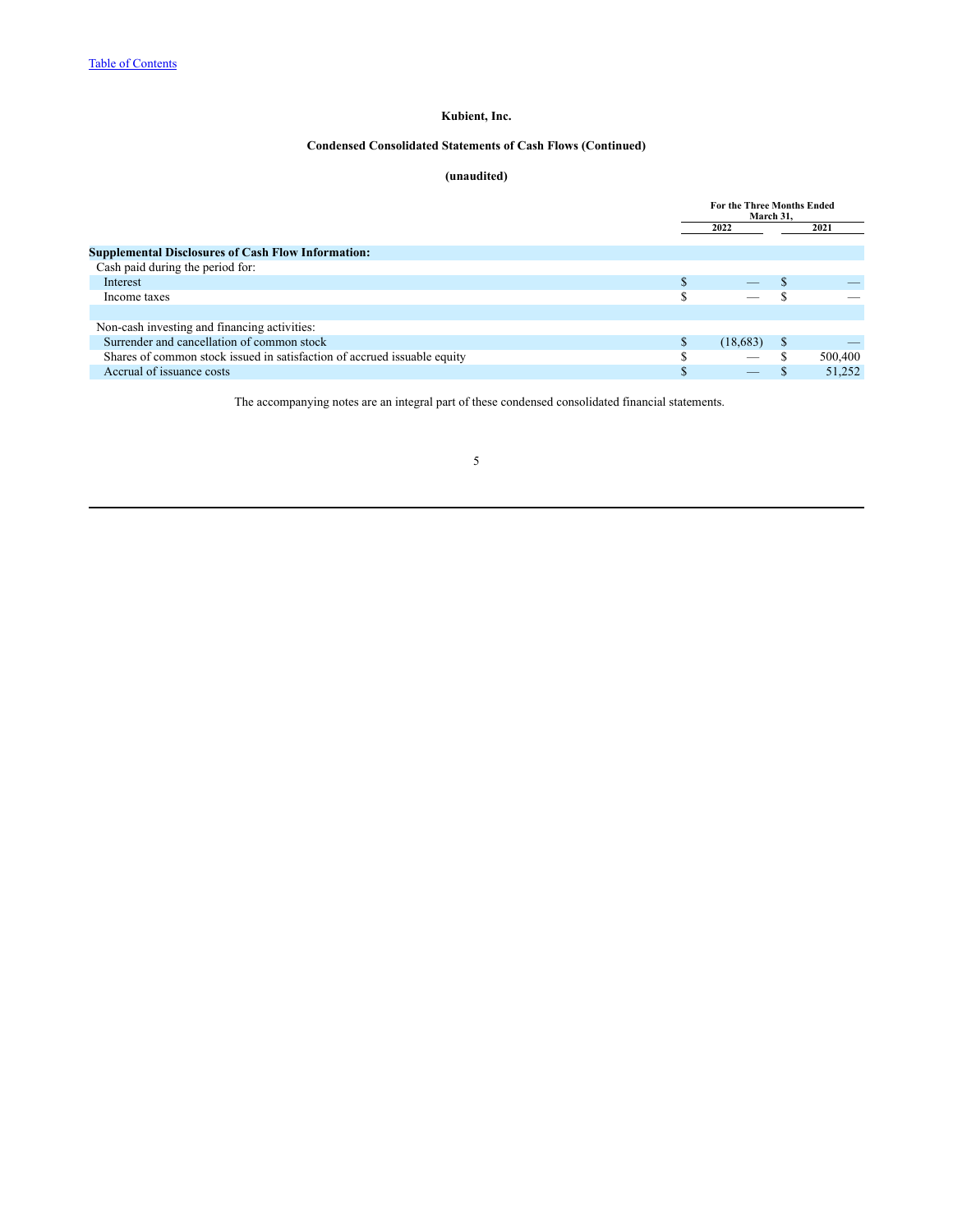#### **Notes to Unaudited Condensed Consolidated Financial Statements**

#### <span id="page-7-0"></span>**NOTE 1 – BUSINESS ORGANIZATION, NATURE OF OPERATIONS, RISKS AND UNCERTAINTIES AND BASIS OF PRESENTATION**

#### Organization and Operations

Kubient, Inc. ("Kubient", "we", "our" or the "Company"), a Delaware corporation, was incorporated in May 2017 to solve some of the most significant problems facing the global digital advertising industry.

The Company's experienced team of marketing and technology veterans has developed the Audience Marketplace, a modular, highly scalable, transparent, cloud-based software platform for real-time trading of digital, Programmatic Advertising. The Company's platform's open marketplace gives both advertisers (ad space buyers) and Publishers (ad space sellers) the ability to use machine learning in the most critical parts of any Programmatic Advertising inventory auction, while simultaneously and significantly reducing those advertisers and Publishers' exposure to fraud, specifically in the Prebid environment.

The Company also provides unique capabilities with its proprietary pre-bid ad fraud detection and prevention, Kubient Artificial Intelligence ("KAI"), which has the ability to stop fraud in the critical 300 millisecond window before an advertiser spends their budget on fraudulent ad space. The technology is powered by deep learning algorithms, the latest advancement in machine learning, which allows the Company to ingest vast amounts of data, find complex patterns in the data and make accurate predictions. This provides advertisers a powerful tool capable of preventing the purchase of ad fraud.

The Company believes that its Audience Marketplace technology allows advertisers to reach entire audiences rather than buying single impressions from disparate sources. By becoming a one stop shop for advertisers and publishers, providing them with the technology to deliver meaningful messages to their target audience, all in one place, on a single platform that is computationally efficient, transparent, and as safely fraud-free as possible, the Company believes that its Audience Marketplace platform (and the application of the platform's machine learning algorithms) leads to increased publisher revenue, lower advertiser cost, reduced latency and increased economic transparency during the advertising auction process.

#### Risks and Uncertainties

The novel coronavirus ("COVID-19") pandemic continues to impact global economic conditions, as well as the Company's operations. COVID-19 had a meaningful negative impact on our financial condition, cash flows and results of operations during 2020, as revenues declined and we reduced spending in light of COVID-19 uncertainty. Although we continued to experience disruption and volatility during 2021, which could continue to have an adverse effect on our revenues and earnings in 2022, the ultimate economic impact of the pandemic remains fluid, as there continue to be periods of COVID-19 resurgence in various parts of the world. The extent of the impact of the COVID-19 pandemic in 2022 on our operational and financial performance will depend on a variety of factors, some of which are outside our control, including the duration and spread of COVID-19 and its variants, and its impact on our clients, partners, industry, and employees, all of which are uncertain at this time and cannot be accurately predicted.

Similarly, the economic uncertainty caused by the COVID-19 pandemic has made and may continue to make it difficult for us to forecast revenue and operating results and to make decisions regarding operational cost structures and investments. We have committed, and we plan to continue to commit, resources to grow our business, employee base, and technology development, and such investments may not yield anticipated returns, particularly if worldwide business activity continues to be impacted by the COVID-19 pandemic. The duration and extent of the impact from the COVID-19 pandemic depend on future developments that cannot be accurately predicted at this time, and if we are not able to respond to and manage the impact of such events effectively, our business may be harmed.

There can be no assurance that precautionary measures, whether adopted by us or imposed by others, will be effective, and such measures could negatively affect our sales, marketing, and client service efforts, delay and lengthen our sales cycles, decrease our employees', clients', or partners' productivity, or create operational or other challenges, any of which could harm our business and results of operations.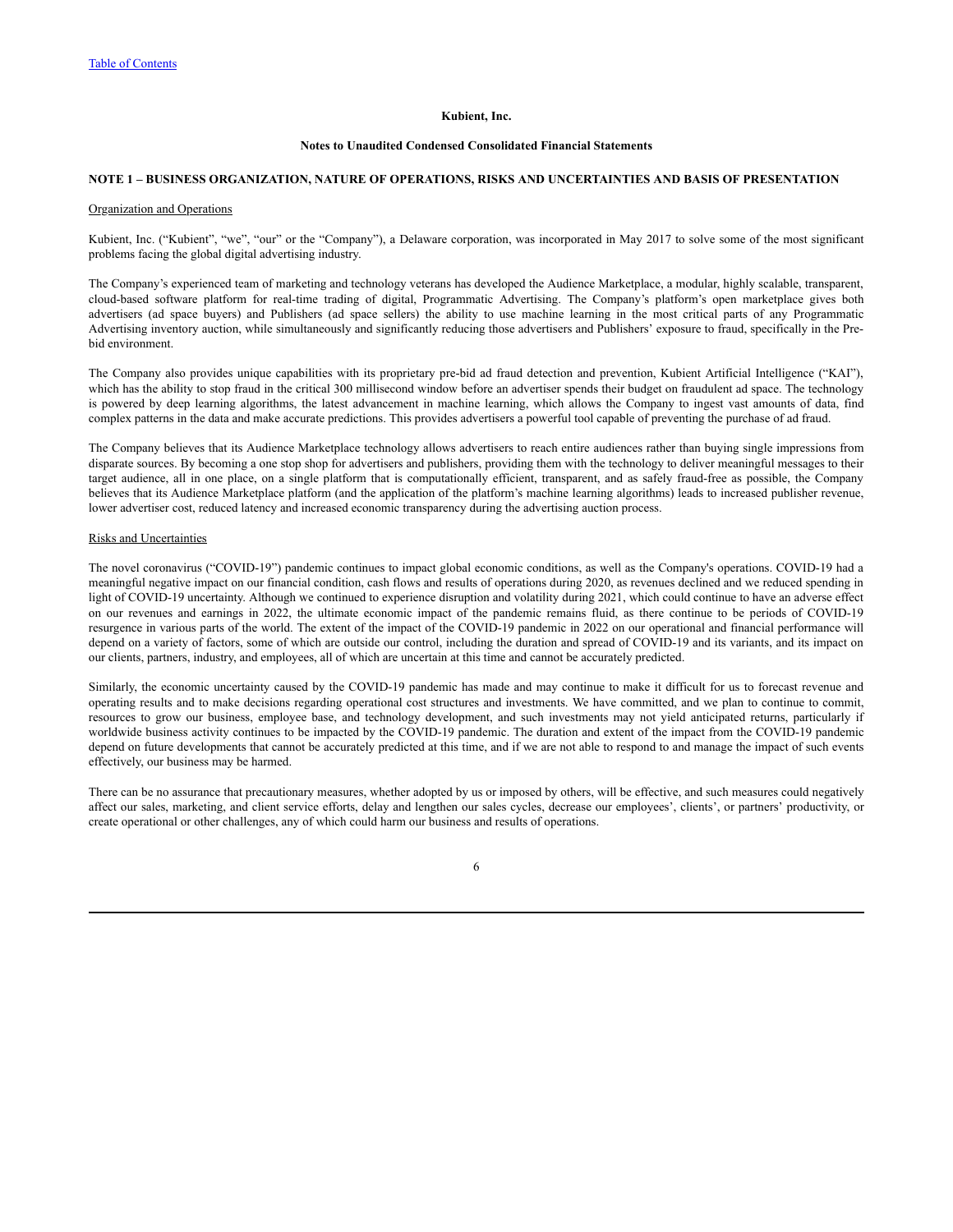#### **Notes to Unaudited Condensed Consolidated Financial Statements**

#### Basis of Presentation

The accompanying unaudited condensed consolidated financial statements have been prepared in accordance with accounting principles generally accepted in the United States of America ("U.S. GAAP") for interim financial information. Accordingly, they do not include all of the information and footnotes required by U.S. GAAP for complete financial statements. In the opinion of management, such statements include all adjustments (consisting only of normal recurring items) which are considered necessary for a fair statement of the unaudited condensed consolidated financial statements of the Company as of March 31, 2022 and for the three months ended March 31, 2022 and 2021. The results of operations for the three months ended March 31, 2022 are not necessarily indicative of the operating results for the full year ending December 31, 2022 or any other period. These unaudited condensed consolidated financial statements should be read in conjunction with the audited consolidated financial statements and related disclosures as of December 31, 2021 and 2020 and for the years then ended which are included the Annual Report filed on Form 10-K on March 31, 2022.

#### **NOTE 2 – SIGNIFICANT ACCOUNTING POLICIES**

There have been no material changes to the significant accounting policies included in the audited consolidated financial statements as of December 31, 2021 and 2020 and for the years then ended, which were included the Annual Report filed on Form 10-K on March 31, 2022, except as disclosed in this note.

#### Revenue Recognition

The Company maintains a contract with each customer and supplier, which specifies the terms of the relationship. The Company provides a service to its customers (the buy-side ad networks who work for advertisers) by connecting advertisers and publishers. For this service, the Company earns a percentage of the amount that is paid by the advertiser, who wants to run a digital advertising campaign, which, in some cases, is reduced by the amount paid to the publisher, who wants to sell its ad space to the advertiser.

The transaction price is determined based on the consideration to which the Company expects to be entitled, including the impact of any implicit price concessions over the course of the contract. The Company's performance obligation is to facilitate the publication of advertisements. The performance obligation is satisfied at the point in time that the ad is placed. Subsequent to a bid being won, the associated fees are generally not subject to refund or adjustment. Historically, any refunds and adjustments have not been material. The revenue recognized is the amount the Company is responsible to collect from the customer related to the placement of an ad (the "Gross Billing"), less the amount the Company remits to the supplier for the ad space (the "Supplier Cost"), if any. The determination of whether the Company is the principal or agent, and hence whether to report revenue on a gross basis equal to the Gross Billing or on a net basis for the difference between the Gross Billing and Supplier Cost, requires judgment. The Company acts as an agent in arranging via its platform for the specified good (the ad space) to be purchased by the advertiser, as it does not control the goods or services being transferred to the end customer, it does not take responsibility for the quality or acceptability of the ad space, it does not bear inventory risk, nor does it have discretion in establishing price of the ad space. As a result, the Company recognizes revenue on a net basis for the difference between the Gross Billing and the Supplier Cost.

The Company invoices customers on a monthly basis for the amount of Gross Billings in the relevant period. Invoice payment terms, negotiated on a customer-by- customer basis, are typically between 45 to 90 days. However, for certain agency customers with sequential liability terms as specified by the Interactive Advertising Bureau, (i) payments are not due to the Company until such agency customers has received payment from its customers (ii) the Company is not required to make a payment to its supplier until payment is received from the Company's customer and (iii) the supplier is responsible to pursue collection directly with the advertiser. As a result, once the Company has met the requirements of each of the five steps under ASC 606, the Company's accounts receivable are recorded at the amount of Gross Billings which represent amounts it is responsible to collect and accounts payable, if applicable, are recorded at the amount payable to suppliers. In the event step 1 under ASC 606 is not met, the Company does not record either the accounts receivable or accounts payable. Accordingly, both accounts receivable and accounts payable appear large in relation to revenue reported on a net basis.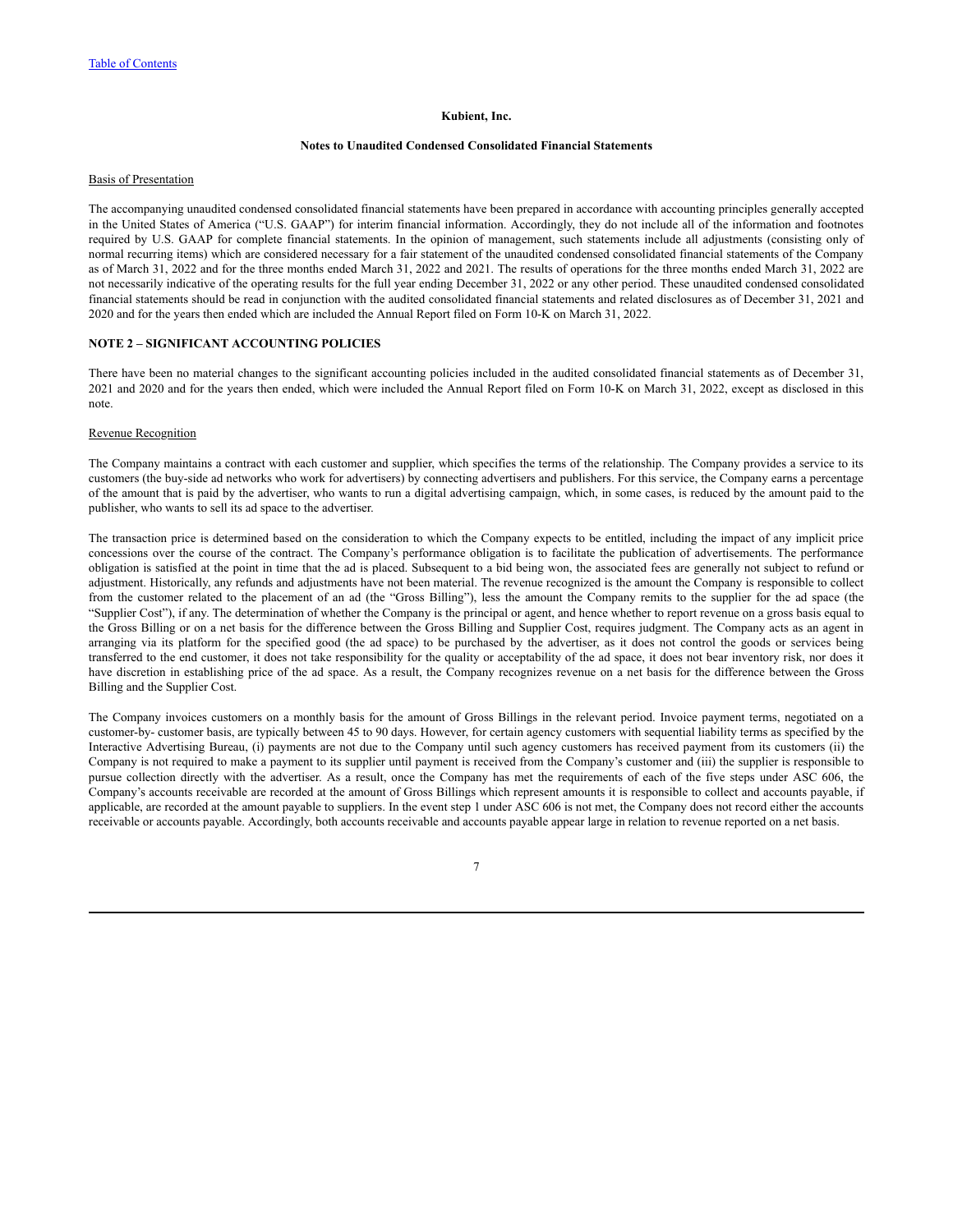#### **Notes to Unaudited Condensed Consolidated Financial Statements**

From time to time, the Company records loss accruals for estimated costs that exceed estimated revenue related to its contracts with customers. During the three months ended March 31, 2022, the Company recognized an estimated loss accrual on a customer contract of \$789,605 related to media costs incurred associated with a contract with a customer, which was included in costs and expenses on the condensed consolidated statement of operations.

As of March 31, 2022 and December 31, 2021, the Company did not have any contract assets from contracts with customers. During the three months ended March 31, 2022, the Company recognized \$395,914 of revenue that was deferred as of December 31, 2021. As of March 31, 2022 and December 31, 2021, the Company had \$0 and \$395,914, respectively, of contract liabilities where performance obligations have not yet been satisfied. The Company expects to satisfy its remaining performance obligations and recognize the revenue within the next twelve months. During the three months ended March 31, 2022 and 2021, there was no revenue recognized from performance obligations satisfied (or partially satisfied) in previous periods.

#### Net Loss Per Common Share

Basic net loss per common share is computed by dividing net loss by the weighted average number of vested common shares outstanding during the period. Diluted net loss per common share is computed by dividing net loss by the weighted average number of vested common and dilutive commonequivalent shares outstanding during each period. Dilutive common-equivalent shares consist of shares of options, warrants and convertible notes, if not anti-dilutive. The following shares were excluded from the calculation of weighted average dilutive common shares because their inclusion would have been anti-dilutive:

|                         | <b>For the Three Months Ended</b><br>March 31. |           |
|-------------------------|------------------------------------------------|-----------|
|                         | 2022                                           | 2021      |
| Warrants [1]            | 5,122,074                                      | 5,234,721 |
| Restricted stock units  | 855.989                                        |           |
| Restricted stock awards | 307,791                                        |           |
| Stock options           | 94.447                                         | 117.261   |
|                         | 6,380,301                                      | 5,351,982 |

[1] The 2022 period includes shares underlying warrants that are exercisable into an aggregate of (i) 368,711 shares of common stock and (ii) five-year warrants to purchase 368,711 shares of common stock at an exercise price of \$5.50 per share.The 2021 period includes shares underlying warrants that are exercisable into an aggregate of (i) 462,997 shares of common stock and (ii) five-year warrants to purchase 462,997 shares of common stock at an exercise price of \$5.50 per share.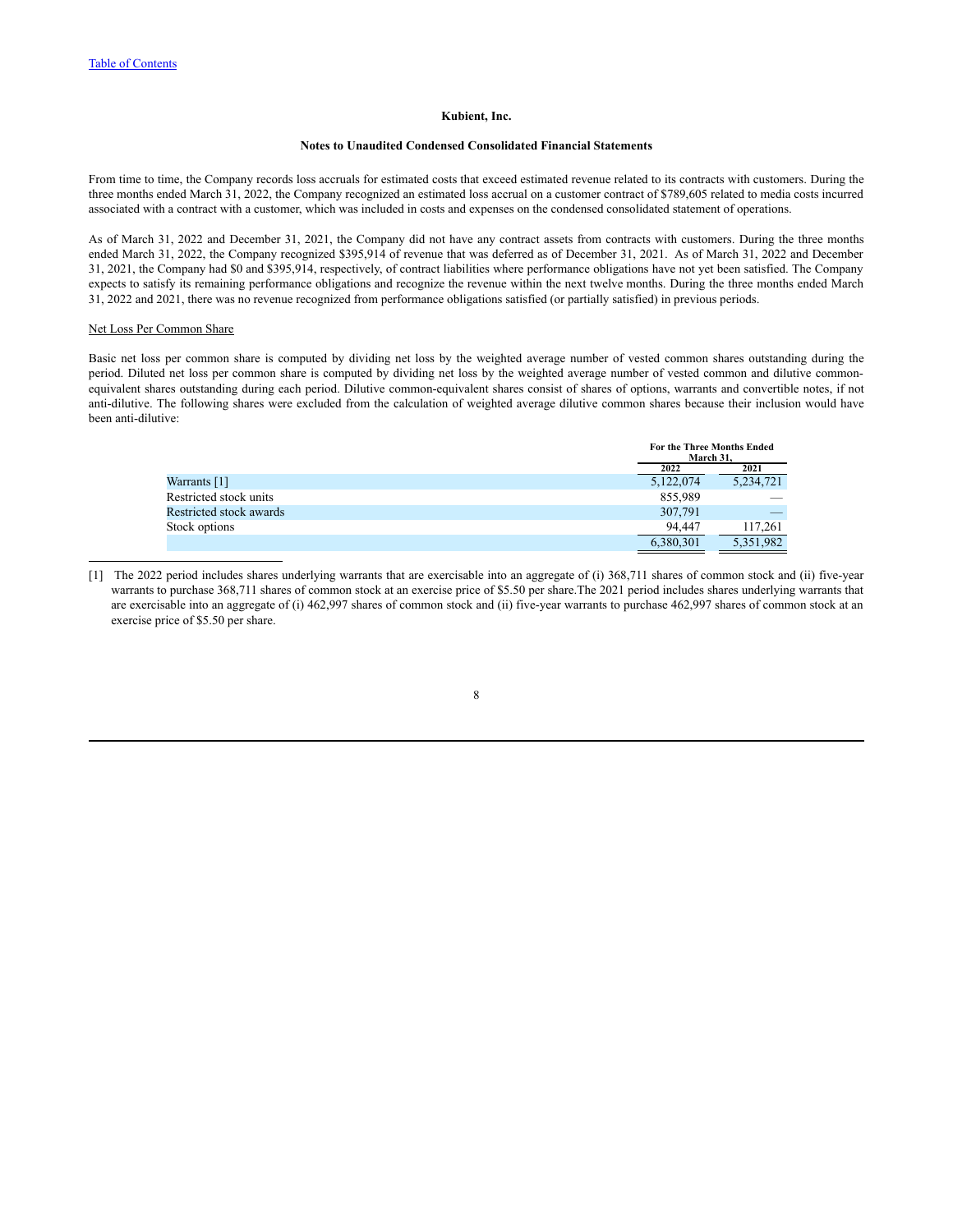#### **Notes to Unaudited Condensed Consolidated Financial Statements**

## **NOTE 3 – ACCRUED EXPENSES AND OTHER CURRENT LIABILITIES**

Accrued expenses and other current liabilities consisted of the following:

|                                                      | March 31,<br>2022 | December 31,<br>2021    |
|------------------------------------------------------|-------------------|-------------------------|
| Accrued bonuses                                      | \$                | $\mathbb{S}$<br>554,997 |
| Accrued payroll                                      | 13,750            | 13,750                  |
| Financed director and officer insurance premiums     | 108,788           | 217,575                 |
| Accrued supplier expenses                            | 96,744            | 67,971                  |
| Accrued legal settlement                             |                   | 975,000                 |
| Accrued legal and professional fees                  | 155,530           | 20,323                  |
| Accrued commissions                                  | 3,681             | 36,109                  |
| Accrued media commissions                            | 47,925            | 138,028                 |
| Credit card payable                                  | 276,724           | 328,075                 |
| Accrued programming expenses                         |                   | 1,750                   |
| Accrued issuable equity                              | 708               | 1,258                   |
| Accrued interest                                     | 7,725             | 9,017                   |
| Accrued warrant exercise costs                       | 83,519            | 83,519                  |
| Other                                                | 24,571            | 45,915                  |
| Total accrued expenses and other current liabilities | 819,665           | 2,493,287<br>S          |

#### **NOTE 4 – STOCKHOLDERS' EQUITY**

#### Stock-Based Compensation

For the three months ended March 31, 2022 and 2021, the Company recognized stock-based compensation expense related to stock options, restricted stock awards and restricted stock units as follows:

|                            | <b>For the Three Months Ended</b><br>March 31. |         |
|----------------------------|------------------------------------------------|---------|
|                            | 2022                                           | 2021    |
| Sales and marketing        | 35.581                                         | 220,508 |
| Technology                 | 78.875                                         | 2.863   |
| General and administrative | 317,650                                        | 17.843  |
| Total                      | 432.106                                        | 241.214 |

As of March 31, 2022, there was approximately \$1,983,000 of unrecognized stock-based compensation expense related to awards that were determined to be probable to vest, which will be recognized over approximately 3.4 years.

During the three months ended March 31, 2022, the Company granted 53,192 shares of immediately vested restricted stock awards ("RSAs") to nonemployee directors under the Kubient, Inc. 2021 Equity Incentive Plan (the "2021 Plan") with an aggregate grant date fair value of \$100,000 that was recognized immediately.

During the three months ended March 31, 2022, the Company issued 100,000 RSAs, 489,990 restricted stock units ("RSUs") and a target number of 234,376 performance stock units ("PSUs"), all issued under the 2021 Plan. The RSAs and RSUs generally vest over four years and the PSUs are earned based upon based upon actual net revenue generated by the Company during 2022 as compared to the targeted revenue specified in each award. Depending on actual net revenues generated as compared to the targeted amounts, the grantees may earn between 0% and 150% of their target award. The awards had an aggregate issuance date fair value of approximately \$1,900,000.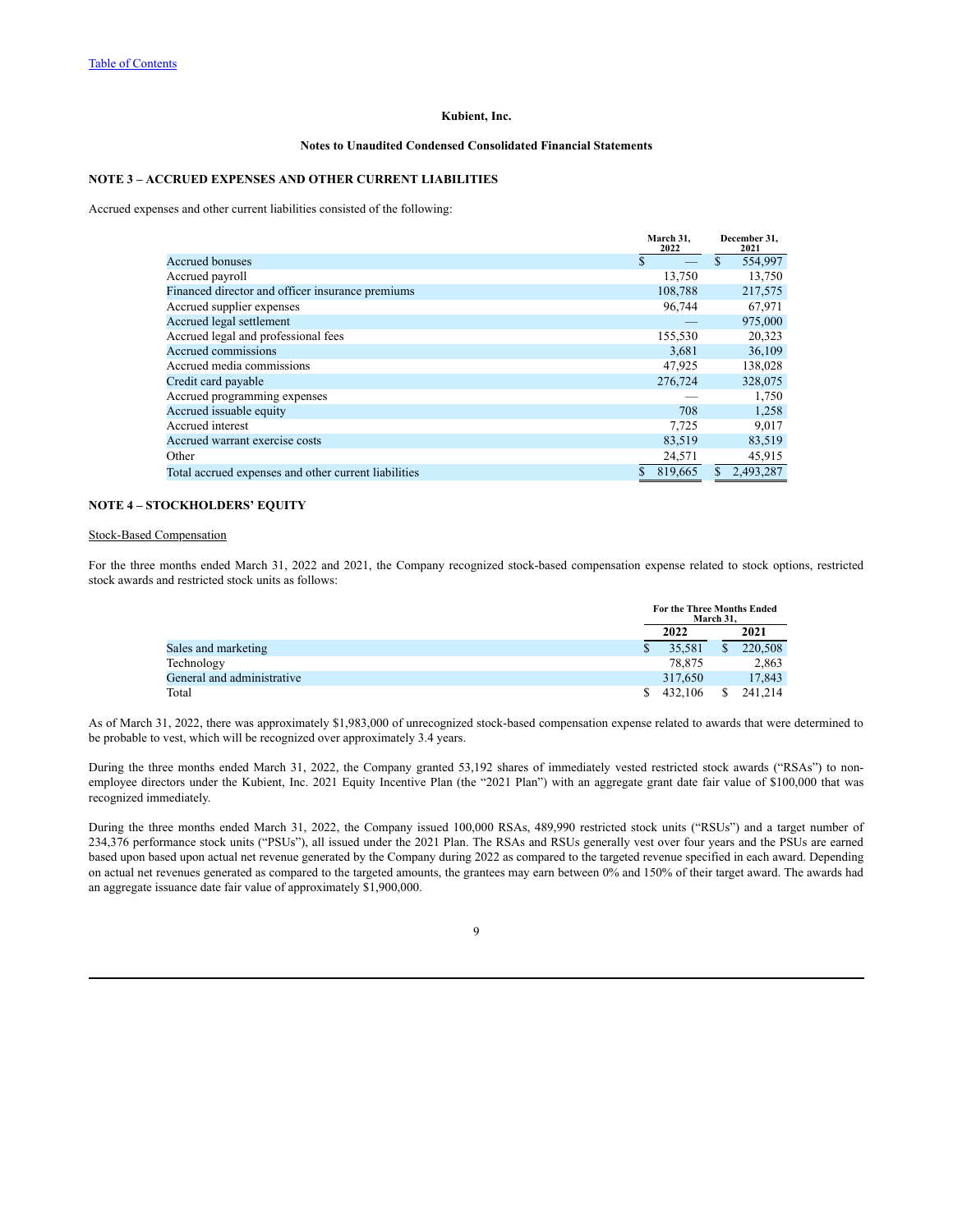#### **Notes to Unaudited Condensed Consolidated Financial Statements**

#### Common Stock

During the three months ended March 31, 2022, the Company's chief financial officer surrendered to the Company 3,397 shares of common stock, which were subsequently cancelled by the Company, in order to satisfy a tax withholding obligation of approximately \$18,000 in connection with a previous grant.

#### **NOTE 5 – FAIR VALUE MEASUREMENT**

On November 30, 2021, Kubient entered into and consummated an Asset Purchase Agreement (the "Purchase Agreement") between the Company and MediaCrossing Inc., a Delaware corporation ("MediaCrossing"), pursuant to which the Company acquired certain assets and liabilities that were critical to continue to operate the business of MediaCrossing for (i) \$500,000 in cash and (ii) if the acquired business achieves certain milestones in 2022, up to 822,369 shares of the Company's common stock, par value \$0.00001 per share (the "Earnout Shares") (the "Transaction"). The Earnout Shares had a fair value of \$2.55 as of the acquisition date. The Earnout Shares were measured using a Monte Carlo simulation. Key assumptions used in the fair value assessment consisted of revenue projections (which were used to estimate the number of Earnout Shares issuable), discount rate and standard deviation. The fair value measurement of the contingent consideration is based on significant inputs not observed in the market and thus represents a Level 3 measurement. Level 3 instruments are valued based on unobservable inputs that are supported by little or no market activity and reflect Kubient's own assumptions in measuring fair value.

On March 31, 2022, the Company recomputed the fair value of its Earnout Shares as \$26,719 using the Monte Carlo simulation. The Company recorded a gain on the change in fair value of the contingent consideration of \$589,622 during the three months ended March 31, 2022.

The following table sets forth a summary of the changes in the fair value of Level 3 liabilities that are measured at fair value on a recurring basis:

| <b>Contingent Consideration</b>                  |            |
|--------------------------------------------------|------------|
| Beginning balance as of January 1, 2022          | 613.000    |
| Change in fair value of contingent consideration | (589, 622) |
| Ending balance as of March 31, 2022              | 23.378     |

#### **NOTE 6 – COMMITMENTS AND CONTINGENCIES**

From time to time, the Company is a defendant or plaintiff in various legal actions that arise in the normal course of business. Liabilities for loss contingencies arising from claims, assessments, litigation, fines and penalties and other sources are recorded when it is probable that a liability has been incurred and the amount of the assessment can be reasonably estimated.

#### Settlement Agreement

On March 11, 2022, the Company, Aureus Holdings, LLC d/b/a Lo70s ("Lo70s") and JPAR, LLC entered into a Settlement Agreement and Mutual Release (the "Lo70s Settlement Agreement"). Pursuant to the Lo70s Settlement Agreement, the parties agreed to dismiss the litigation (Aureus Holdings, LLC d/b/a Lo70s v. Kubient, Inc., et al., Superior Court of Delaware, Case No. N20C-07-061) and resolve all claims among them, including potential or future claims arising from the letter of intent that the Company and Lo70s had entered into in March 2019, as well as a consulting agreement entered into between the Company and an employee of Lo70s in connection with such letter of intent. Under the terms of the Lo70s Settlement Agreement, the Company made a cash payment in the three months ended March 31, 2022 of \$975,000 to Lo70s in consideration of the dismissal of the ligation among the parties, as well as the releases and covenants of Lo70s and JPAR, LLC set forth in the Lo70s Settlement Agreement. During the year ended December 31, 2021, the Company recognized a loss on settlement of approximately \$875,000 such that, as of December 31, 2021, it had accrued for the \$975,000 cash payment.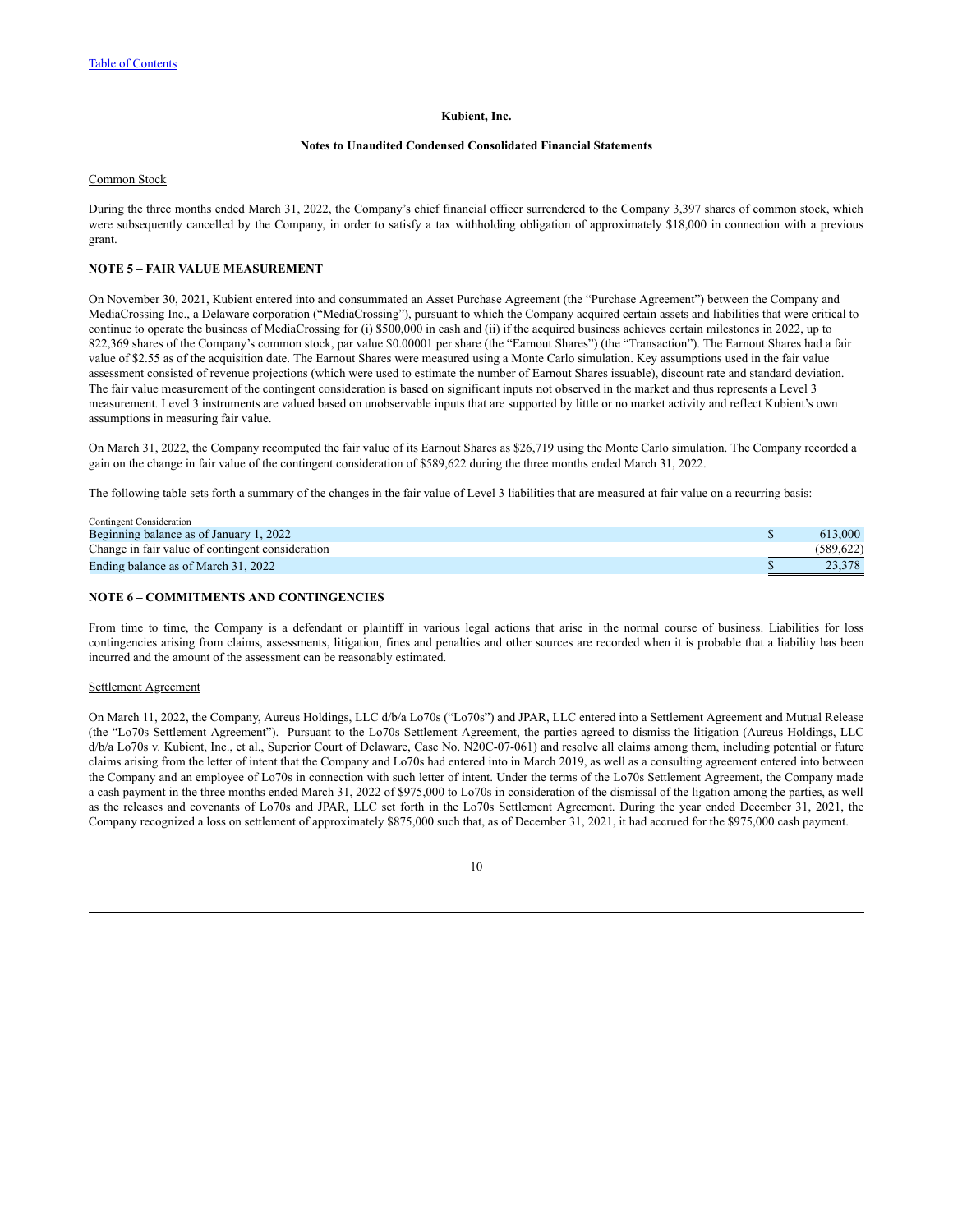## **Notes to Unaudited Condensed Consolidated Financial Statements**

## **NOTE 7 – CONCENTRATIONS**

#### Customer Concentrations

The following table sets forth information as to each customer that accounted for 10% or more of the Company's net revenues for the following periods:

|            |          |            | <b>For the Three Months Ended</b><br>March 31. |  |
|------------|----------|------------|------------------------------------------------|--|
|            | Customer | 2022       | 2021                                           |  |
| Customer A |          | 42.02 $\%$ | 102.40%                                        |  |
| Customer B |          | 43.25 %    | N/A                                            |  |
| Total      |          | 85.27 %    | 102.40%                                        |  |

#### \* Less than 10%.

From time to time, certain customers generate negative net revenues that resulted from Supplier Costs that exceeded the Gross Billing. As a result, the Company's concentrations on net revenues may result in total percentages that exceed 100%.

The following table sets forth information as to each customer that accounted for 10% or more of the Company's gross accounts receivable as of:

| Customer   | March 31,<br>2022 | December 31,<br>2021 |
|------------|-------------------|----------------------|
| Customer A | 15.98 %           | 22.08 %              |
| Customer B | 23.13 %           | *                    |
| Customer E | 19.04 %           | *                    |
| Customer F | 27.99 %           | 52.18 %              |
| Total      | $86.13\%$         | 74.26 %              |

A reduction in sales from or loss of these customers would have a material adverse effect on the Company's results of operations and financial condition.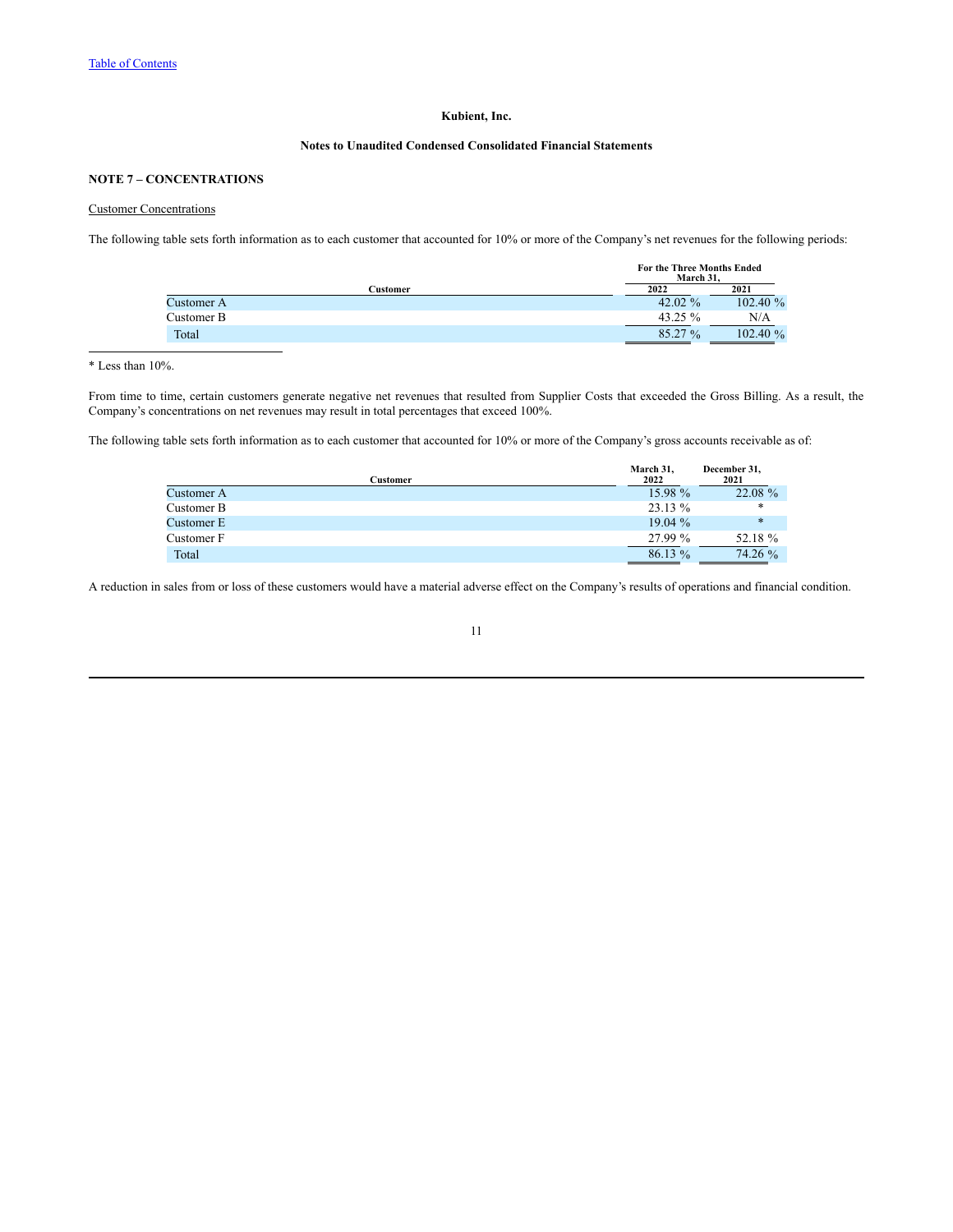## **Notes to Unaudited Condensed Consolidated Financial Statements**

## **Supplier Concentrations**

The following table sets forth information as to each supplier that accounted for 10% or more of the Company's Supplier Costs for the following periods:

|            |                 | <b>For the Three Months Ended</b><br>March 31, |          |
|------------|-----------------|------------------------------------------------|----------|
|            | <b>Supplier</b> | 2022                                           | 2021     |
| Supplier A |                 | 18.77 %                                        | *        |
| Supplier B |                 | *                                              | 18.10 %  |
| Supplier C |                 | 23.84 %                                        | N/A      |
| Supplier D |                 | 17.56 %                                        | N/A      |
| Supplier E |                 | N/A                                            | $16.2\%$ |
| Supplier F |                 | $\ast$                                         | 15.0%    |
| Supplier G |                 | 14.40 %                                        | N/A      |
| Total      |                 | 74.56 %                                        | 49.30 %  |

\* Less than 10%.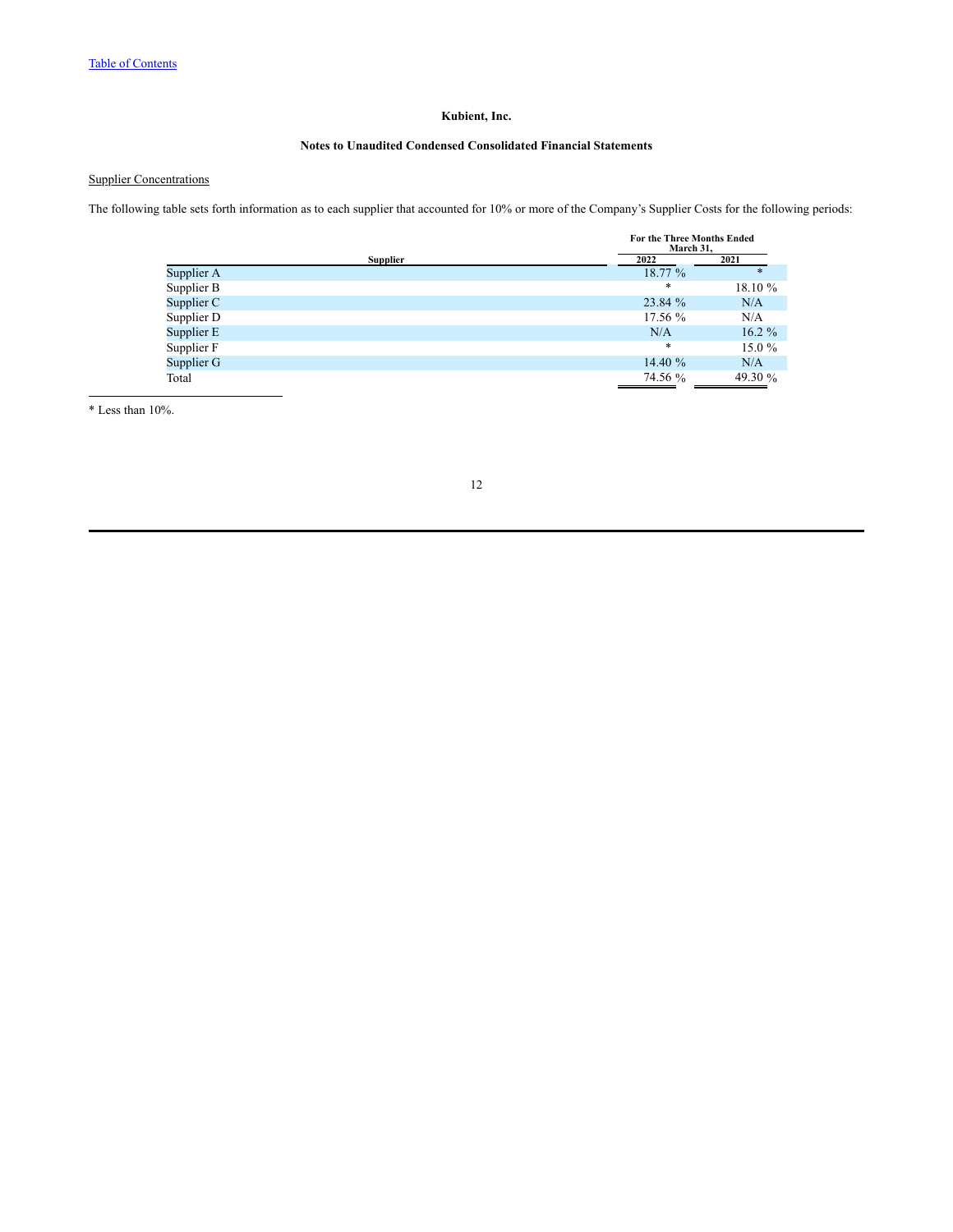#### <span id="page-14-0"></span>**Item 2. Management's Discussion and Analysis of Financial Condition and Results of Operations**

This Quarterly Report on Form 10-Q contains forward-looking statements within the meaning of Section 27A of the Securities Act of 1933, as amended, and Section 21E of the Securities Exchange Act of 1934, as amended. Forward-looking statements generally relate to future events or our future financial or operating performance and may include statements concerning, among other things, our business strategy (including anticipated trends and developments in, and management plans for, our business and the markets in which we operate), financial results, the impact of COVID-19 on our business, operations, and the markets and communities in which we, our clients, and partners operate, results of operations, revenues, operating expenses, and capital expenditures, sales and marketing initiatives and competition. In some cases, you can identify forward-looking statements because they contain words such as "may," "might," "will," "should," "expects," "plans," "anticipates," "could," "intends," "target," "projects," "contemplates," "believes," "estimates," "predicts," "suggests," "potential" or "continue" or the negative of these words or other similar terms or expressions that concern our expectations, strategy, plans or intentions. These statements are not guarantees of future performance; they reflect our current views with respect to future events and are based on assumptions and are subject to known and unknown risks, uncertainties and other factors that may cause our actual results, performance or achievements to be materially different from expectations or results projected or implied by forward-looking statements.

We discuss many of these risks in other filings we make from time to time with the Securities and Exchange Commission (the "SEC"). Also, these forwardlooking statements represent our estimates and assumptions only as of the date of this Quarterly Report on Form 10-Q, which are inherently subject to change and involve risks and uncertainties. Unless required by federal securities laws, we assume no obligation to update any of these forward-looking statements, or to update the reasons actual results could differ materially from those anticipated, to reflect circumstances or events that occur after the statements are made. Given these uncertainties, investors should not place undue reliance on these forward-looking statements.

Investors should read this Quarterly Report on Form 10-Q and the documents that we reference in this report and have filed with the SEC, including our Annual Report on Form 10-K, filed with the SEC on March 31, 2022, with the understanding that our actual future results may be materially different from what we expect. We qualify all of our forward-looking statements by these cautionary statements. Unless the context requires otherwise, references to the "Company," "Kubient," "we," "us" and "our" refer to Kubient, Inc., a Delaware corporation and its wholly-owned subsidiary, Fidelity Media, LLC, a Delaware limited liability company. For explanations of certain terms used in this prospectus, please read "Glossary" beginning on page A-1.

#### **Overview**

Kubient, Inc. ("Kubient," "we," "our," or the "Company"), a Delaware corporation, was incorporated in May 2017 to solve some of the most significant problems facing the global digital advertising industry.

The Company's experienced team of marketing and technology veterans has developed the Audience Marketplace, a modular, highly scalable, transparent, cloud-based software platform for real-time trading of digital, Programmatic Advertising. The Company's platform's open marketplace gives both advertisers (ad space buyers) and Publishers (ad space sellers) the ability to use machine learning in the most critical parts of any Programmatic Advertising inventory auction, while simultaneously and significantly reducing those advertisers and Publishers' exposure to fraud, specifically in the Prebid environment.

The Company also provides unique capabilities with its proprietary pre-bid ad fraud detection & prevention, Kubient Artificial Intelligence ("KAI"), which has the ability to stop fraud in the critical 300 millisecond window before an advertiser spends their budget on fraudulent ad space. The technology is powered by deep learning algorithms, the latest advancement in machine learning, which allows the Company to ingest vast amounts of data, find complex patterns in the data and make accurate predictions. Most importantly, it's self-learning, getting smarter and more accurate over time. This provides advertisers a powerful tool capable of preventing the purchase of ad fraud.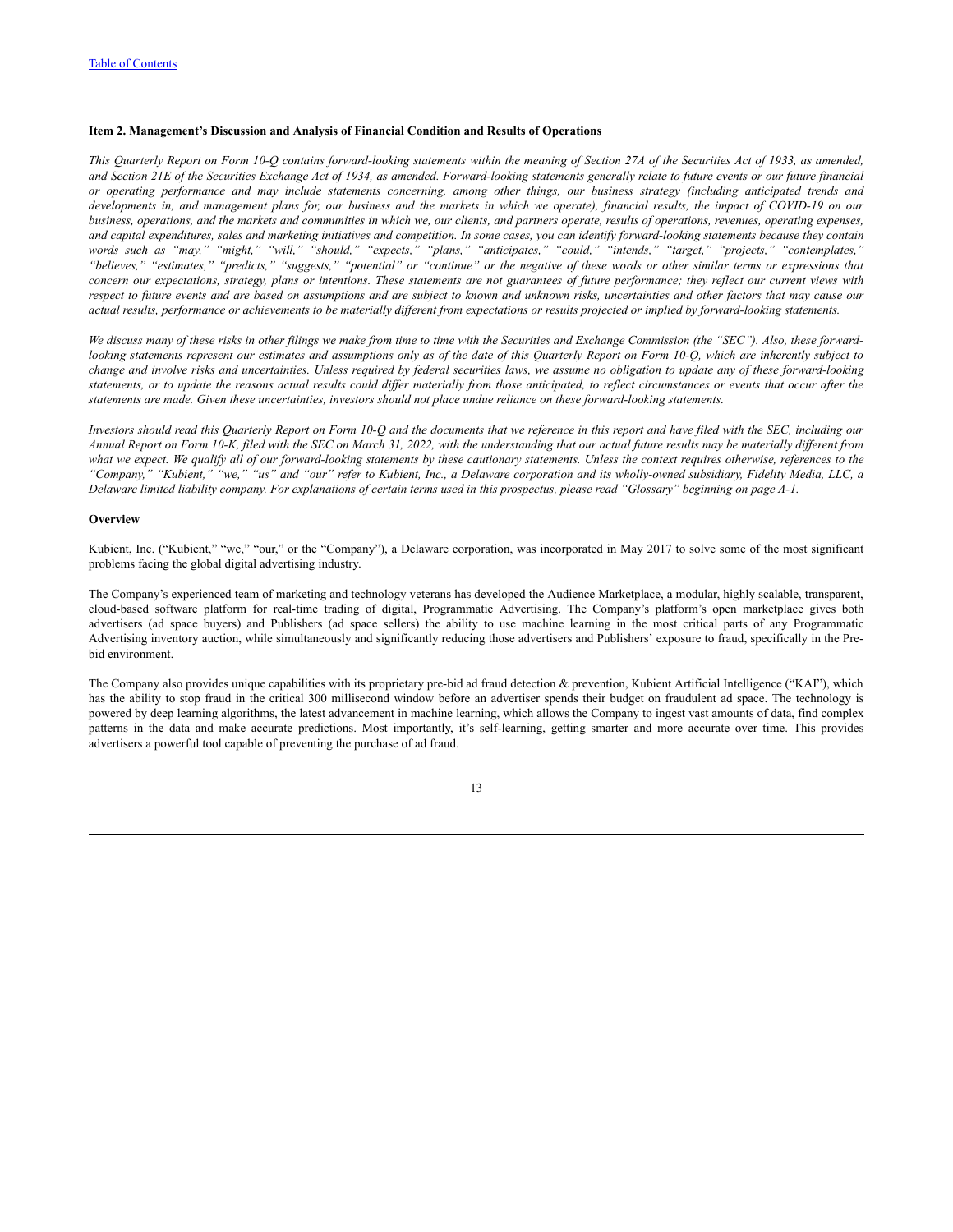The Company believes that its Audience Marketplace technology allows advertisers to reach entire audiences rather than buying single impressions from disparate sources. By becoming a one stop shop for advertisers and publishers, providing them with the technology to deliver meaningful messages to their target audience, all in one place, on a single platform that is computationally efficient, transparent, and as safely fraud-free as possible, the Company believes that its Audience Marketplace platform (and the application of the platform's machine learning algorithms) leads to increased publisher revenue, lower advertiser cost, reduced latency and increased economic transparency during the advertising auction process.

#### *Russian Sanctions*

The current invasion of Ukraine by Russia has escalated tensions among the United States, the North Atlantic Treaty Organization ("NATO") and Russia. The United States and other NATO member states, as well as non-member states, have announced new sanctions against Russia and certain Russian banks, enterprises and individuals. Violation of such sanctions could result in civil and criminal, monetary and non-monetary penalties, disruptions to our business, limitations on our ability to import and export products and services, and damage to our reputation. As a result, the Company had terminated 10 contractors performing software engineering services as of March 25, 2022. As a result, the Company does not currently employ or contract with any engineers located in Russia. The current political climate has reduced the available number of engineers for hire in such regions. Furthermore, on-going conflict in Ukraine and the spread of political tensions in surrounding areas could increase the threat of cyberwarfare as well as wide-spread internet service interruptions, which would likely disrupt or delay the operations of many digitally-focused companies such as our own.

#### *COVID-19*

The novel coronavirus ("COVID-19") pandemic continues to impact global economic conditions, as well as the Company's operations. COVID-19 had a meaningful negative impact on our financial condition, cash flows and results of operations during 2020, as revenues declined and we reduced spending in light of COVID-19 uncertainty. Although we continued to experience disruption and volatility during 2021, which could continue to have an adverse effect on our revenues and earnings in 2022, the ultimate economic impact of the pandemic remains fluid, as there continue to be periods of COVID-19 resurgence in various parts of the world. The extent of the impact of the COVID-19 pandemic in 2022 on our operational and financial performance will depend on a variety of factors, some of which are outside our control, including the duration and spread of COVID-19 and its variants, and its impact on our clients, partners, industry, and employees, all of which are uncertain at this time and cannot be accurately predicted.

Similarly, the economic uncertainty caused by the COVID-19 pandemic has made and may continue to make it difficult for us to forecast revenue and operating results and to make decisions regarding operational cost structures and investments. We have committed, and we plan to continue to commit, resources to grow our business, employee base, and technology development, and such investments may not yield anticipated returns, particularly if worldwide business activity continues to be impacted by the COVID-19 pandemic. The duration and extent of the impact from the COVID-19 pandemic depend on future developments that cannot be accurately predicted at this time, and if we are not able to respond to and manage the impact of such events effectively, our business may be harmed.

There can be no assurance that precautionary measures, whether adopted by us or imposed by others, will be effective, and such measures could negatively affect our sales, marketing, and client service efforts, delay and lengthen our sales cycles, decrease our employees', clients', or partners' productivity, or create operational or other challenges, any of which could harm our business and results of operations.

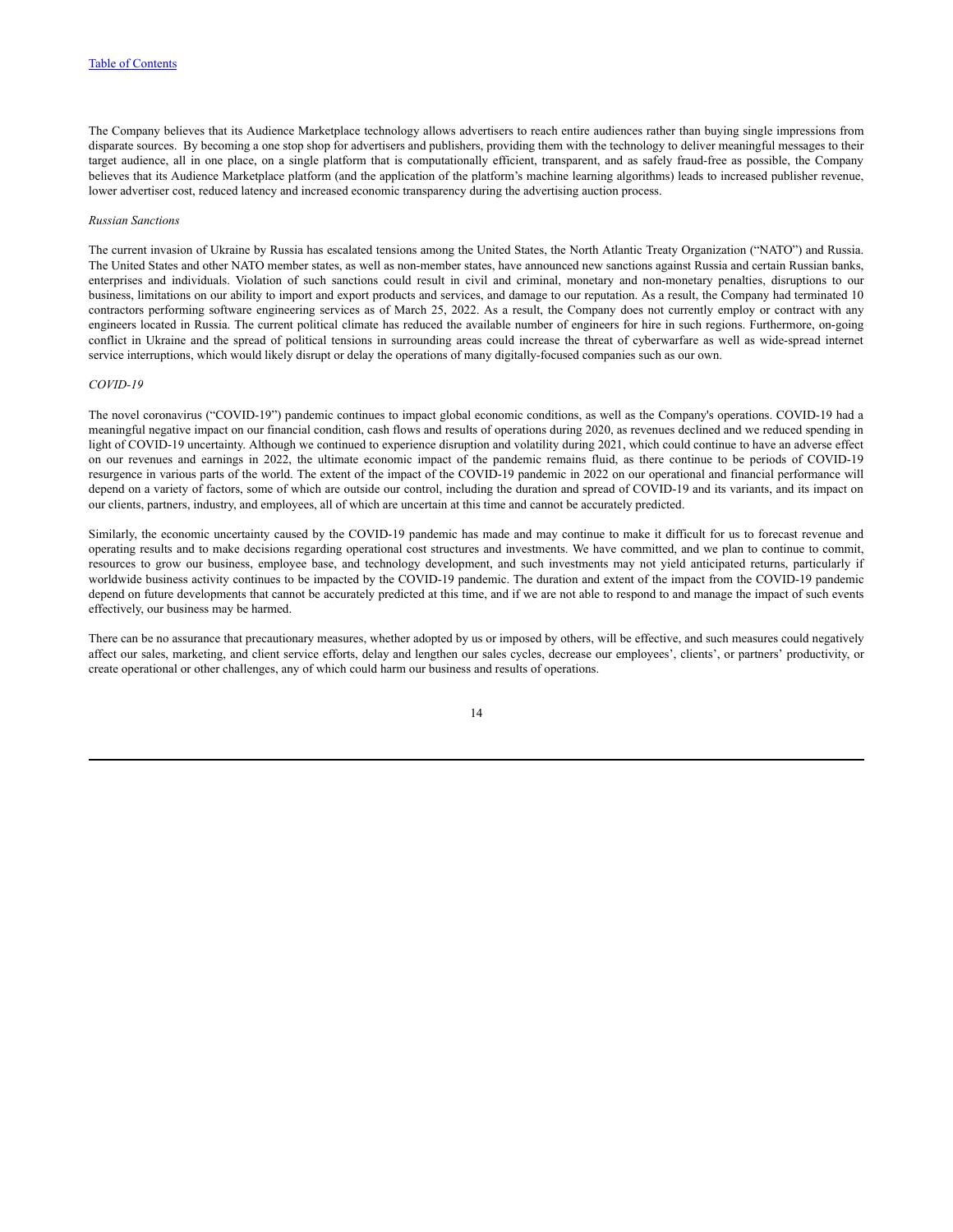#### **Results of Operations**

#### *Three Months Ended March 31, 2022 Compared With Three Months Ended March 31, 2021*

The following table presents the results of operations for the three months ended March 31, 2022 and 2021:

|                                                  |                 | <b>For the Three Months Ended</b><br>March 31, |  |  |
|--------------------------------------------------|-----------------|------------------------------------------------|--|--|
|                                                  | 2022            | 2021                                           |  |  |
| <b>Net Revenues</b>                              | 1,245,304<br>D. | 707,757<br>\$                                  |  |  |
| <b>Costs and Expenses:</b>                       |                 |                                                |  |  |
| Sales and marketing                              | 1,333,010       | 756,950                                        |  |  |
| Technology                                       | 1,155,699       | 519,755                                        |  |  |
| General and administrative                       | 2,182,549       | 1,255,572                                      |  |  |
| Loss accrual on customer contract                | 789,605         |                                                |  |  |
| <b>Total Costs and Expenses</b>                  | 5,460,863       | 2,532,277                                      |  |  |
| Loss From Operations                             | (4,215,559)     | (1,824,520)                                    |  |  |
| <b>Other (Expense) Income:</b>                   |                 |                                                |  |  |
| Interest expense                                 | (3,872)         | (1,634)                                        |  |  |
| Interest income                                  | 2,291           | 29,309                                         |  |  |
| Change in fair value of contingent consideration | 589,622         |                                                |  |  |
| Other income                                     | 26              | 233                                            |  |  |
| <b>Total Other Income</b>                        | 588,067         | 27,908                                         |  |  |
| <b>Net Loss</b>                                  | (3,627,492)     | (1,796,612)                                    |  |  |

#### Net Revenues

For the three months ended March 31, 2022, net revenues increased by \$537,547, or 76%, to \$1,245,304 from \$707,757 for the three months ended March 31, 2021. The increase in net revenues is primarily attributable to net revenues generated related to customer contracts acquired in connection with our acquisition of MediaCrossing in November 2021.

See Loss Accrual on Customer Contract for a discussion of an estimated loss accrual recorded during the three months ended March 31, 2022 associated with a contract with a customer.

#### Sales and Marketing

For the three months ended March 31, 2022, sales and marketing expenses increased by \$576,060, or 76%, to \$1,333,010 from \$756,950 for the three months ended March 31, 2021. The increase is primarily due to an increase in headcount costs of approximately \$800,000, partially offset by a decrease in non-cash stock-based compensation of approximately \$185,000 as well as a reduction in selling expense of approximately \$40,000.

#### **Technology**

For the three months ended March 31, 2022, technology expenses increased by \$635,944, or 122%, to \$1,155,669 from \$519,755 for the three months ended March 31, 2021. The increase is primarily due to an increase in headcount costs of approximately \$274,000, hosting fees of approximately \$175,000, non-cash stock-based compensation of approximately \$76,000, amortization of approximately \$81,000 and software expenses of approximately \$33,000.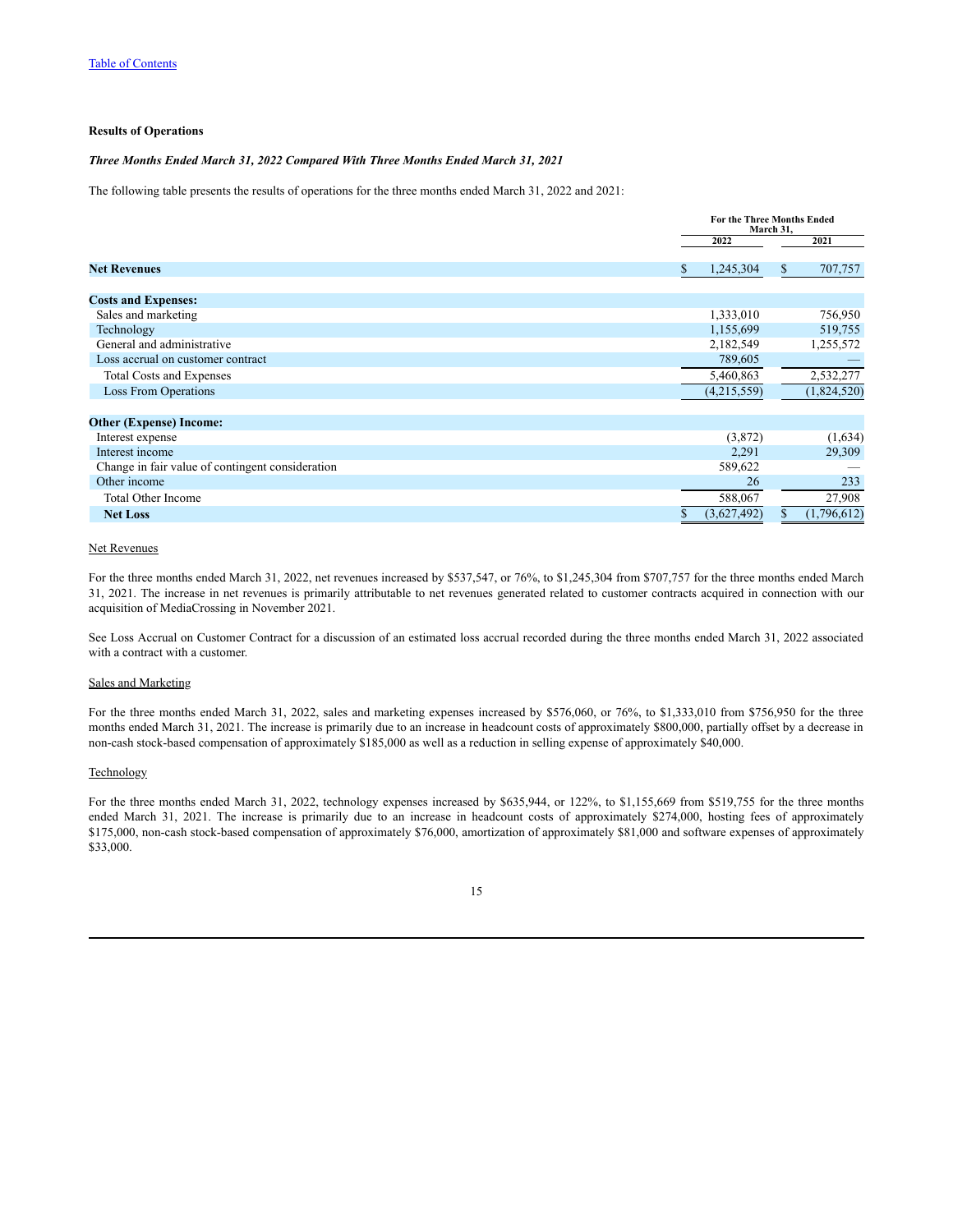#### General and Administrative

For the three months ended March 31, 2022, general and administrative expenses increased by \$926,977, or 74%, to \$2,182,549 from \$1,255,572 for the three months ended March 31, 2021. The increase is primarily due to increases of legal fees of approximately \$515,000, non-cash stock-based compensation of approximately \$300,000, other professional fees of approximately \$82,000, rent expenses of approximately \$47,000, director fees of approximately \$33,000, partially offset by a reduction in state taxes of approximately \$74,000.

#### Loss Accrual on Customer Contract

During the three months ended March 31, 2022, we recognized an estimated loss accrual on a customer contract of \$789,605 related to media costs incurred associated with a contract with a customer. We will continue to monitor this loss accrual going forward. Subsequent to March 31, 2022, we recovered approximately \$139,000 associated with this loss.

#### Other Income

For the three months ended March 31, 2022, other income increased by \$560,159, or 2,007%, to \$588,067 from \$27,908 for the three months ended March 31, 2021. The increase is primarily due to a gain recognized related to a decrease in the fair value of the earnout shares issuable to MediaCrossing.

#### **Non-GAAP Measures**

#### *Adjusted EBITDA*

The Company defines EBITDA as net income (loss) before interest, taxes and depreciation and amortization. The Company defines Adjusted EBITDA as EBITDA, further adjusted to eliminate the impact of certain non-recurring items and other items that we do not consider in our evaluation of our ongoing operating performance from period to period. These items will include stock-based compensation, restructuring and severance costs, transaction costs, acquisition costs, certain other non-recurring charges and gains that the Company does not believe reflects the underlying business performance.

For the three months ended March 31, 2022 and 2021, EBITDA and Adjusted EBITDA consisted of the following:

|                                                  |    | <b>For the Three Months Ended</b><br>March 31, |    |             |
|--------------------------------------------------|----|------------------------------------------------|----|-------------|
|                                                  |    | 2022                                           |    | 2021        |
| <b>Net Loss</b>                                  | a. | (3,627,492)                                    |    | (1,796,612) |
| Interest expense                                 |    | 3,872                                          |    | 1,634       |
| Interest income                                  |    | (2,291)                                        |    | (29,309)    |
| Depreciation and amortization                    |    | 162,221                                        |    | 77,379      |
| <b>EBITDA</b>                                    |    | (3,463,690)                                    |    | (1,746,908) |
| <b>Adjustments:</b>                              |    |                                                |    |             |
| Stock-based compensation expense                 |    | 432,656                                        |    | 241,214     |
| Change in fair value of contingent consideration |    | (589, 622)                                     |    |             |
| <b>Adjusted EBITDA</b>                           |    | (3,620,656)                                    |    | (1,505,694) |
|                                                  |    |                                                |    |             |
| Adjusted Loss Per Share                          |    | (0.25)                                         | S. | (0.12)      |
| Weighted Average Common Shares Outstanding -     |    |                                                |    |             |
| Basic and Diluted                                |    | 14,256,159                                     |    | 12,617,171  |

EBITDA and Adjusted EBITDA is a financial measure that is not calculated in accordance with accounting principles generally accepted in the United States of America ("U.S. GAAP"). Management believes that because Adjusted EBITDA excludes (a) certain non-cash expenses (such as depreciation, amortization and stock-based compensation) and (b) expenses that are not reflective of the Company's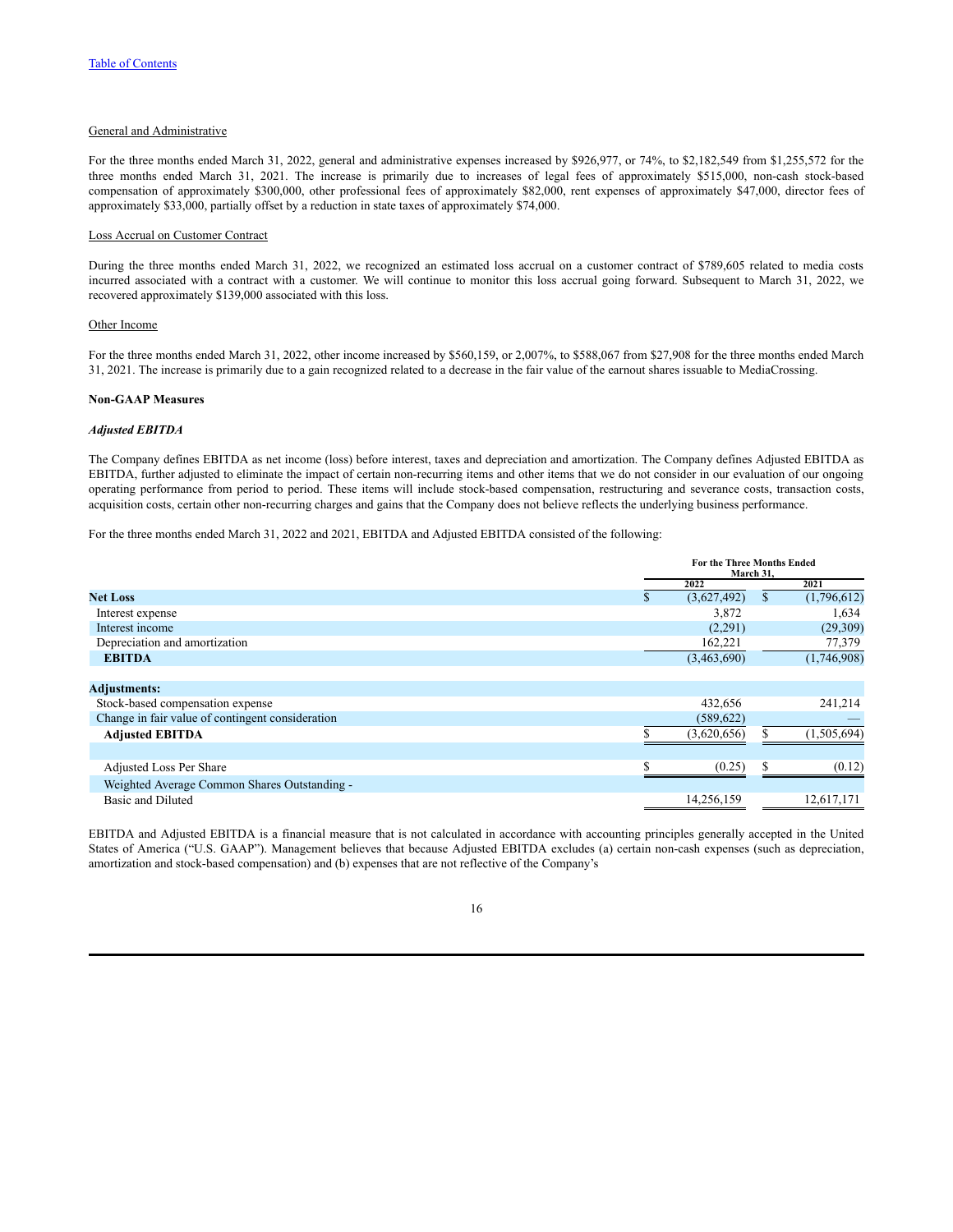core operating results over time (such as stock-based compensation expense), this measure provides investors with additional useful information to measure the Company's financial performance, particularly with respect to changes in performance from period to period. The Company's management uses EBITDA and Adjusted EBITDA (a) as a measure of operating performance, (b) for planning and forecasting in future periods, and (c) in communications with the Company's board of directors concerning the Company's financial performance. The Company's presentation of EBITDA and Adjusted EBITDA are not necessarily comparable to other similarly titled captions of other companies due to different methods of calculation and should not be used by investors as a substitute or alternative to net income or any measure of financial performance calculated and presented in accordance with U.S. GAAP. Instead, management believes EBITDA and Adjusted EBITDA should be used to supplement the Company's financial measures derived in accordance with U.S. GAAP to provide a more complete understanding of the trends affecting the business.

Although Adjusted EBITDA is frequently used by investors and securities analysts in their evaluations of companies, Adjusted EBITDA has limitations as an analytical tool, and investors should not consider it in isolation or as a substitute for, or more meaningful than, amounts determined in accordance with U.S. GAAP. Some of the limitations to using non-GAAP measures as an analytical tool are (a) they do not reflect the Company's interest income and expense, or the requirements necessary to service interest or principal payments on the Company's debt, (b) they do not reflect future requirements for capital expenditures or contractual commitments, and (c) although depreciation and amortization charges are non-cash charges, the assets being depreciated and amortized will often have to be replaced in the future, and non-GAAP measures do not reflect any cash requirements for such replacements.

#### **Liquidity and Capital Resources**

We measure our liquidity in a number of ways, including the following:

|                           | маген эт.<br>2022 |                             | -ресенцег эт.<br>2021 |  |
|---------------------------|-------------------|-----------------------------|-----------------------|--|
|                           |                   | (unaudited)                 |                       |  |
| Cash and cash equivalents |                   | $$20,709,044$ $$24,907,963$ |                       |  |
| Working capital           |                   | \$ 19.027.861 \$ 22.676.301 |                       |  |

**March 31, December 31,**

#### *Availability of Additional Funds*

As a result of its public offerings and the related note conversions, the Company believes its current cash on hand is sufficient to meet its operating and capital requirements for at least the next twelve months from the date these financial statements are issued. Our operating needs include the planned costs to operate our business, including amounts required to fund working capital and capital expenditures. Our future capital requirements and the adequacy of our available funds will depend on many factors, including our ability to successfully commercialize our products and services, competing technological and market developments, and the need to enter into collaborations with other companies or acquire other companies or technologies to enhance or complement our product and service offerings.

#### *Cash Flows*

#### *Three Months Ended March 31, 2022 Compared With Three Months Ended March 31, 2021*

Our sources and uses of cash were as follows:

#### Cash Flows From Operating Activities

We experienced negative cash flows from operating activities for the three months ended March 31, 2022 and 2021 in the amounts of \$3,973,341 and \$1,504,857, respectively. The net cash used in operating activities for the three months ended March 31, 2022 was primarily a result of cash used to fund a net loss of \$3,627,492, adjusted for net non-cash expenses of \$4,705, and \$350,554 of net cash used in changes in the levels of operating assets and liabilities. The net cash used in operating activities for the three months ended March 31, 2021 was primarily a result of cash used to fund a net loss of \$1,796,612, adjusted for non-cash expenses of \$318,593, and \$26,838 of net cash used in changes in the levels of operating assets and liabilities.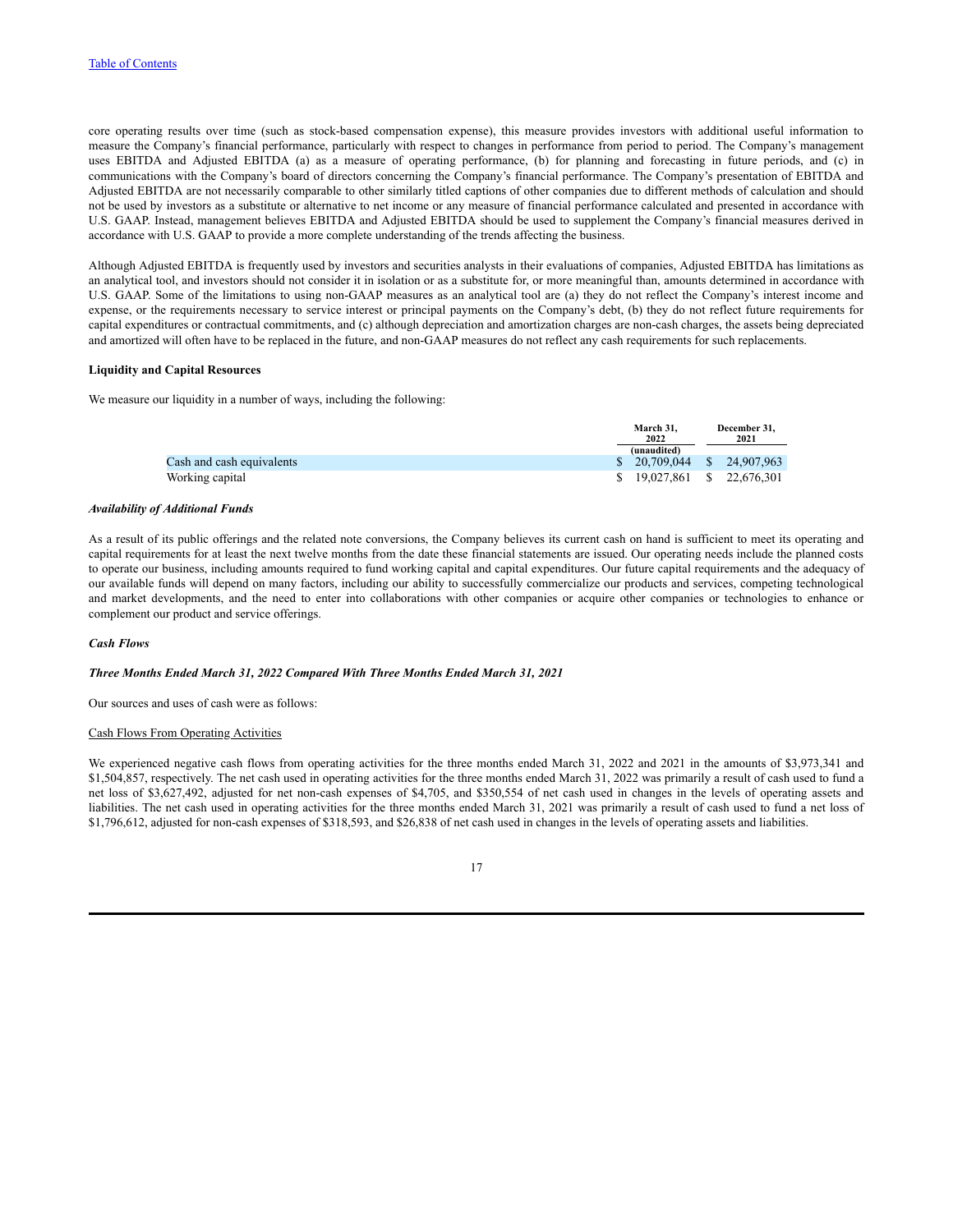#### Cash Flows From Investing Activities

Net cash used in investing activities for the three months ended March 31, 2022 was \$7,520, which was attributable to purchases of property and equipment. Net cash used in investing activities for the three months ended March 31, 2021 was \$65,954, which was attributable to purchases of intangible assets and property and equipment.

#### Cash Flows From Financing Activities

Net cash used in financing activities for the three months ended March 31, 2022 was \$218,058, which was attributable to repayments of our PPP loan of \$109,270 as well as repayments of financed director and officer insurance premiums of \$108,788. Net cash provided by financing activities for the three months ended March 31, 2021 was \$9,326,163, which was provided by the exercise of warrants.

#### **Off-Balance Sheet Arrangements**

We did not have, during the periods presented, and we do not currently have, any relationships with any organizations or financial partnerships, such as structured finance or special purpose entities, that would have been established for the purpose of facilitating off-balance sheet arrangements or other contractually narrow or limited purposes.

#### **Contractual Obligations**

As a smaller reporting company, we are not required to provide the information required by paragraph (a)(5) of this Item.

#### **Critical Accounting Estimates**

The preparation of financial statements in conformity with accounting principles generally accepted in the United States of America, or U.S. GAAP, requires management to make estimates and assumptions that affect the reported amounts of assets and liabilities, contingent assets and liabilities, each as of the date of the financial statements, and revenues and expenses during the periods presented. On an ongoing basis, management evaluates their estimates and assumptions, and the effects of any such revisions are reflected in the financial statements in the period in which they are determined to be necessary. Management bases their estimates on historical experience and on various other factors that they believe are reasonable under the circumstances, the results of which form the basis for making judgments about the carrying value of assets and liabilities that are not readily apparent from other sources. Actual outcomes could differ materially from those estimates in a manner that could have a material effect on our consolidated financial statements. While our significant accounting policies are more fully described in the notes to our consolidated financial statements appearing elsewhere in this prospectus, we believe that the following accounting policies and estimates are critical to the process of making significant judgments and estimates in the preparation of our financial statements and understanding and evaluating our reported financial results.

#### **Revenue Recognition**

The Company maintains a contract with each customer and supplier, which specifies the terms of the relationship. The Company provides a service to its customers (the buy-side ad networks who work for advertisers) by connecting advertisers and publishers. For this service, the Company earns a percentage of the amount that is paid by the advertiser, who wants to run a digital advertising campaign, which, in some cases, is reduced by the amount paid to the publisher, who wants to sell its ad space to the advertiser.

The transaction price is determined based on the consideration to which the Company expects to be entitled, including the impact of any implicit price concessions over the course of the contract. The Company's performance obligation is to facilitate the publication of advertisements. The performance obligation is satisfied at the point in time that the ad is placed. Subsequent to a bid being won, the associated fees are generally not subject to refund or adjustment. Historically, any refunds and adjustments have not been material. The revenue recognized is the amount the Company is responsible to collect from the customer related to the placement of an ad (the "Gross Billing"), less the amount the Company remits to the supplier for the ad space (the "Supplier Cost"), if any. The determination of whether the Company is the principal or agent, and hence whether to report revenue on a gross basis equal to the Gross Billing or on a net basis for the difference between the Gross Billing and Supplier Cost, requires judgment. The Company acts as an agent in arranging via its platform for the specified good (the ad space) to be purchased by the advertiser, as it does not control the goods or services being transferred to the end customer, it does not take responsibility for the quality or acceptability of the ad space, it does not bear inventory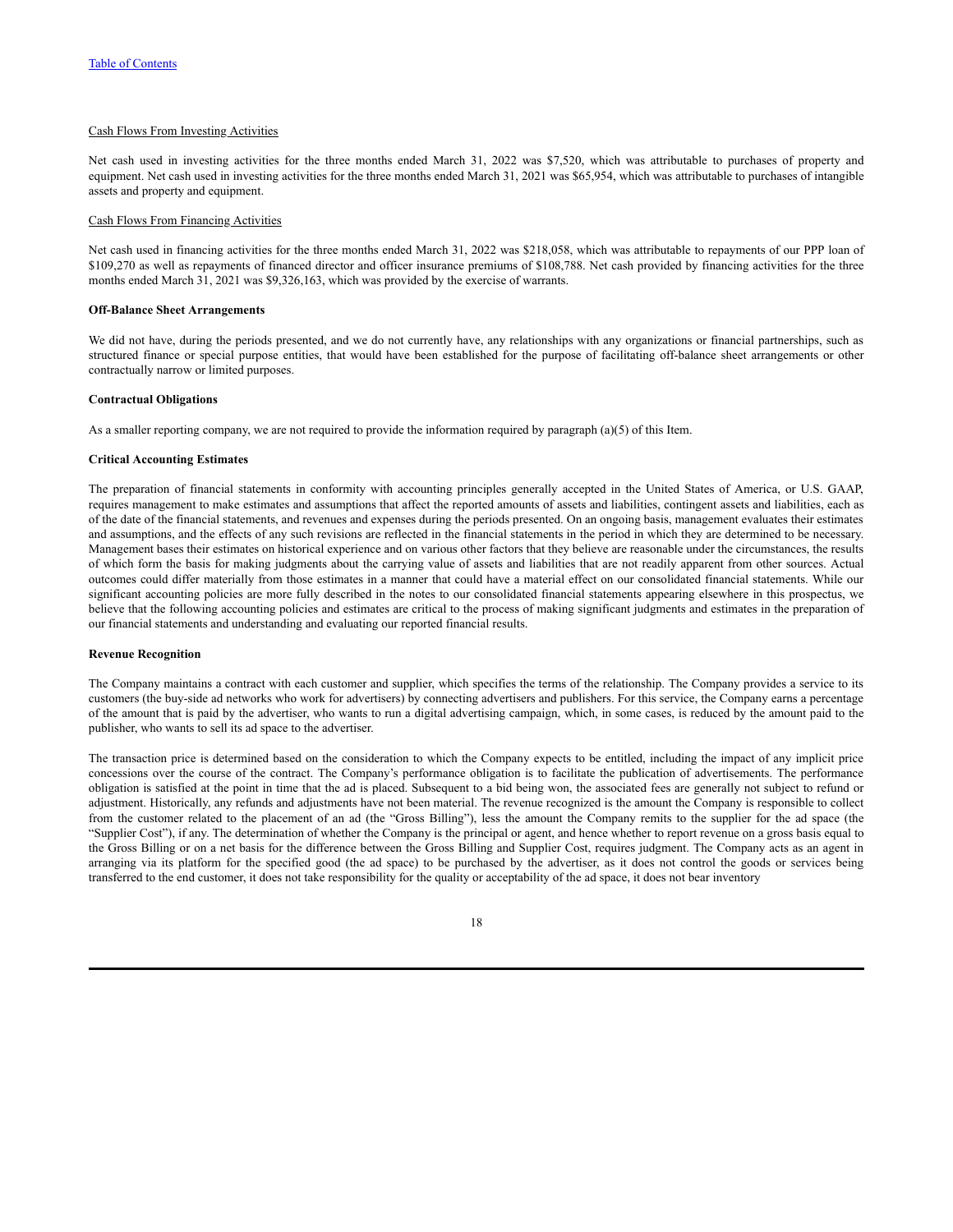risk, nor does it have discretion in establishing price of the ad space. As a result, the Company recognizes revenue on a net basis for the difference between the Gross Billing and the Supplier Cost.

The Company invoices customers on a monthly basis for the amount of Gross Billings in the relevant period. Invoice payment terms, negotiated on a customer-by- customer basis, are typically between 45 to 90 days. However, for certain agency customers with sequential liability terms as specified by the Interactive Advertising Bureau, (i) payments are not due to the Company until such agency customers has received payment from its customers (ii) the Company is not required to make a payment to its supplier until payment is received from the Company's customer and (iii) the supplier is responsible to pursue collection directly with the advertiser. As a result, once the Company has met the requirements of each of the five steps under ASC 606, the Company's accounts receivable are recorded at the amount of Gross Billings which represent amounts it is responsible to collect and accounts payable, if applicable, are recorded at the amount payable to suppliers. In the event step 1 under ASC 606 is not met, the Company does not record either the accounts receivable or accounts payable. Accordingly, both accounts receivable and accounts payable appear large in relation to revenue reported on a net basis.

From time to time, the Company records loss accruals for estimated costs that exceed estimated revenue related to its contracts with customers. During the three months ended March 31, 2022, the Company recognized an estimated loss accrual on a customer contract of \$789,605 related to media costs incurred associated with a contract with a customer, which was included in costs and expenses on the condensed consolidated statement of operations.

#### **Business Combinations**

Business combinations are accounted for using the acquisition method and, accordingly, the assets acquired (including identified intangible assets), the liabilities assumed and any contingent consideration are recorded at their acquisition date fair values. The Company's fair value measurement of the contingent consideration is based on significant inputs not observed in the market and thus represents a Level 3 measurement. Level 3 instruments are valued based on unobservable inputs that are supported by little or no market activity and reflect the Company's own assumptions in measuring fair value.

#### **Intangible Assets**

Intangible assets are comprised of costs to acquire and develop computer software, including the costs to acquire third-party data which is used to improve the Company's artificial intelligence platform for client use, as well as costs to acquire customer lists, customer contracts and related customer relationship and restrictive covenant agreements. The intangible assets have estimated useful lives of two years for the computer software, five years for the capitalized data, seven years for the customer lists and three years for the restrictive covenant agreements. Once placed into service, the Company amortizes the cost of the intangible assets over their estimated useful lives on a straight-line basis.

#### **Impairment of Long-lived Assets**

The Company reviews for the impairment of long-lived assets whenever events or changes in circumstances indicate that the carrying amount of an asset might not be recoverable. An impairment would be recognized when estimated future cash flows expected to result from the use of the asset and its eventual disposition are less than its carrying amount.

#### **Stock-Based Compensation**

The Company measures the cost of services received in exchange for an award of equity instruments based on the fair value of the award. The fair value of the award is measured on the grant date. The fair value amount is then recognized over the period during which services are required to be provided in exchange for the award, usually the vesting period. Upon the exercise of an award, the Company issues new shares of common stock out of its authorized shares. The Company accrues for any equity awards at fair value that have been contractually earned but not yet issued.

#### <span id="page-20-0"></span>**Item 3. Quantitative and Qualitative Disclosure About Market Risk**

Not applicable to smaller reporting companies.

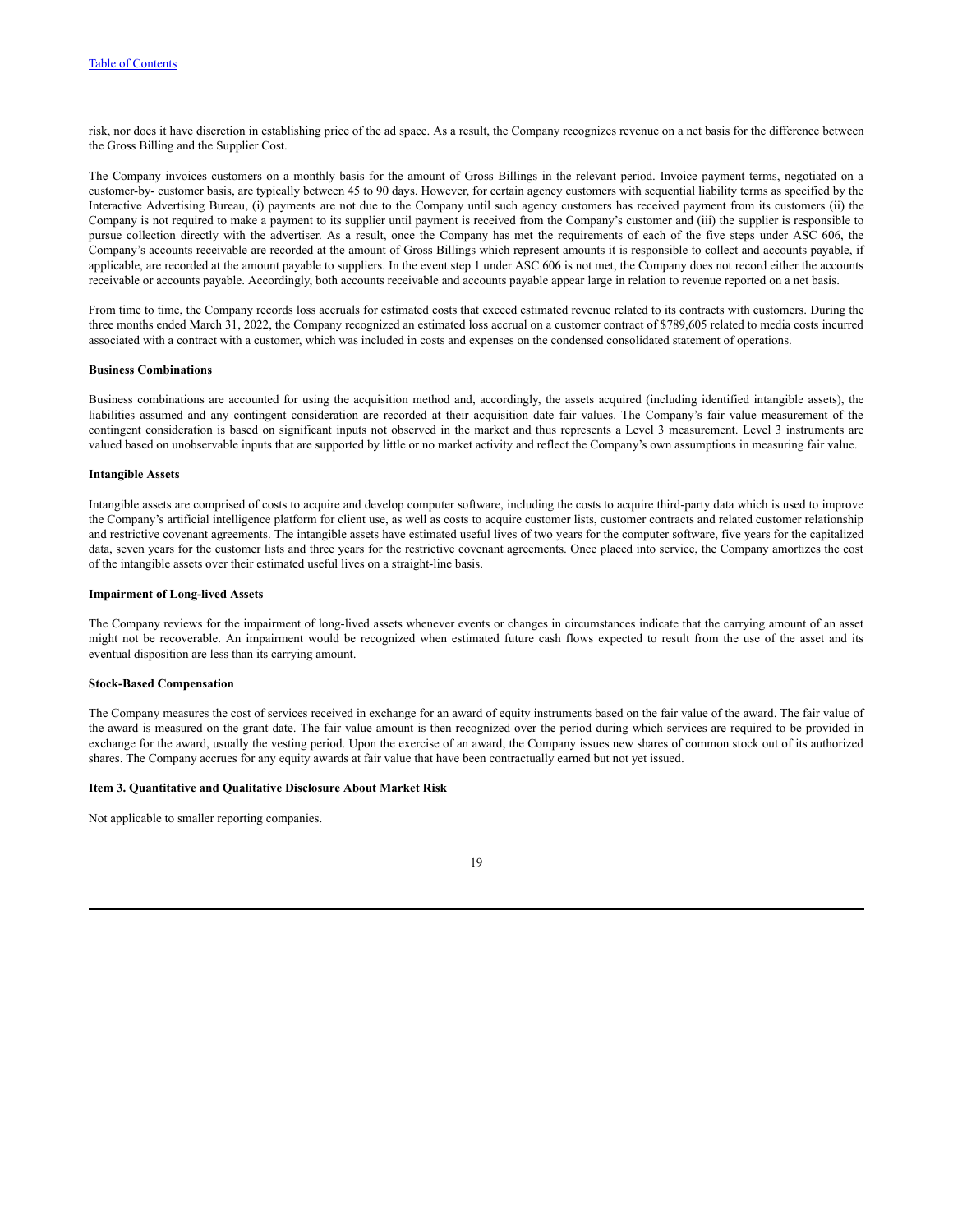#### <span id="page-21-0"></span>**Item 4. Controls and Procedures**

#### **Evaluation of Disclosure Controls and Procedures**

Our management, with the participation of our Chief Executive Officer ("CEO") and Chief Financial Officer ("CFO"), evaluated the effectiveness of our disclosure controls and procedures as defined in Rule 13a-15(e) and 15d-15(e) under the Securities Exchange Act of 1934, as amended (the "Exchange Act"), as of March 31, 2022. Our disclosure controls and procedures are designed to provide reasonable assurance that information we are required to disclose in the reports we file or submit under the Exchange Act is accumulated and communicated to our management, including our CEO and CFO, as appropriate to allow timely decisions regarding required disclosures, and is recorded, processed, summarized, and reported within the time periods specified in the SEC's rules and forms. Based on this evaluation, and as a result of the material weakness described below, our CEO and CFO have concluded that our disclosure controls and procedures were not effective at the reasonable assurance level as of March 31, 2022. In light of this fact, our management has performed additional analyses, reconciliations, and other post-closing procedures and has concluded that, notwithstanding the material weaknesses in our internal control over financial reporting, the unaudited interim condensed consolidated financial statements for the periods covered by and included in this Quarterly Report on Form 10-Q fairly state, in all material respects, our financial position, results of operations and cash flows for the periods presented in conformity with U.S. GAAP.

#### **Material Weakness**

Internal control over financial reporting is a process designed to provide reasonable assurance regarding the reliability of financial reporting and the preparation of financial statements in accordance with U.S. GAAP. The following material weakness in our internal control over financial reporting was identified as part of management's assessment of the effectiveness of our internal control over financial reporting as of December 31, 2021 and continued to exist as of March 31, 2022:

The Company had inadequate segregation of duties in its finance and accounting function because of its limited personnel.

A material weakness is a deficiency, or a combination of deficiencies, within the meaning of Public Company Accounting Oversight Board ("PCAOB") Auditing Standard AS 2201, in internal control over financial reporting, such that there is a reasonable possibility that a material misstatement of the Company's annual or interim financial statements will not be prevented or detected on a timely basis. These deficiency listed above, combined with inadequate compensating controls, created a reasonable possibility that a material misstatement to the consolidated financial statements might not be prevented or detected on a timely basis.

Management expects to remediate these control deficiencies during 2022, including by expanding the number of personnel in its finance and accounting department.

#### **Changes in Internal Control over Financial Reporting**

During the quarter ended March 31, 2022, management continued to implement improvements to the Company's internal control system. The Company's process included:

- The Company continued its engagement with outside advisory and consulting firms with expertise in evaluating and remediating material weaknesses in internal control over financial reporting.
- The gaps identified as a result of the Company's testing of operational effectiveness in its business processes were used to further evaluate and test the adequacy of design.
- The redesigned business processes began to operate effectively.

Except as described above, there were no changes in our internal control over financial reporting that have materially affected, or are reasonably likely to materially affect, our internal control over financial reporting.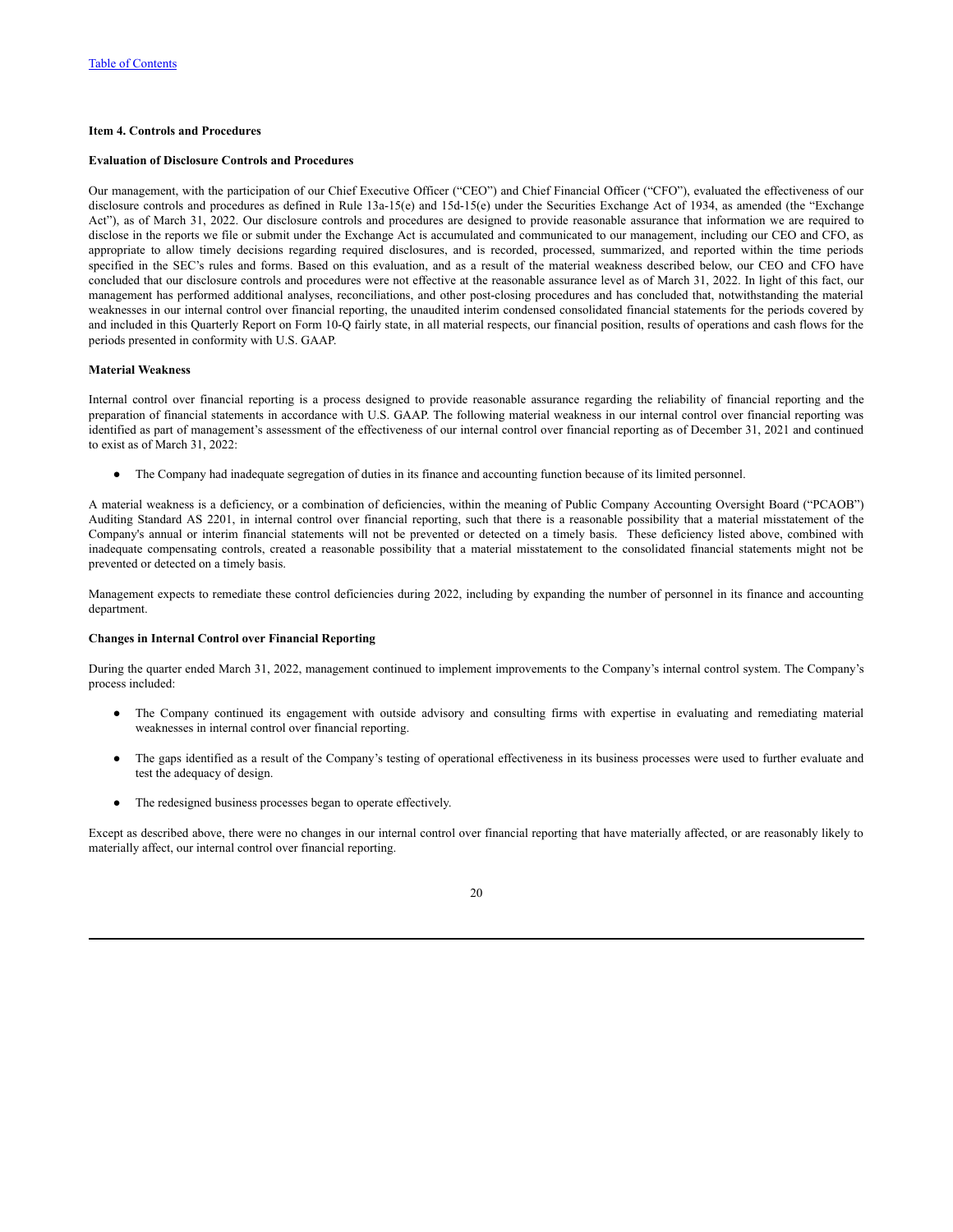#### **Inherent Limitations on Effectiveness of Controls**

Management recognizes that a control system, no matter how well conceived and operated, can provide only reasonable, not absolute, assurance that the objectives of the control system are met. Further, the design of a control system must reflect the fact that there are resource constraints, and the benefits of controls must be considered relative to their costs. Because of the inherent limitations in all control systems, no evaluation of controls can provide absolute assurance that all control issues and instances of fraud or error, if any, have been detected. These inherent limitations include the realities that judgments in decision making can be faulty, and that breakdowns can occur because of a simple error or mistake. Additionally, controls can be circumvented by the individual acts of some persons, by collusion of two or more people, or by management override of the controls. The design of any system of controls also is based in part upon certain assumptions about the likelihood of future events, and there can be no assurance that any design will succeed in achieving its stated goals under all potential future conditions; over time, controls may become inadequate because of changes in conditions, or the degree of compliance with policies or procedures may deteriorate. Because of the inherent limitations in a cost-effective control system, misstatements due to error or fraud may occur and not be detected.

| I |  |
|---|--|
|   |  |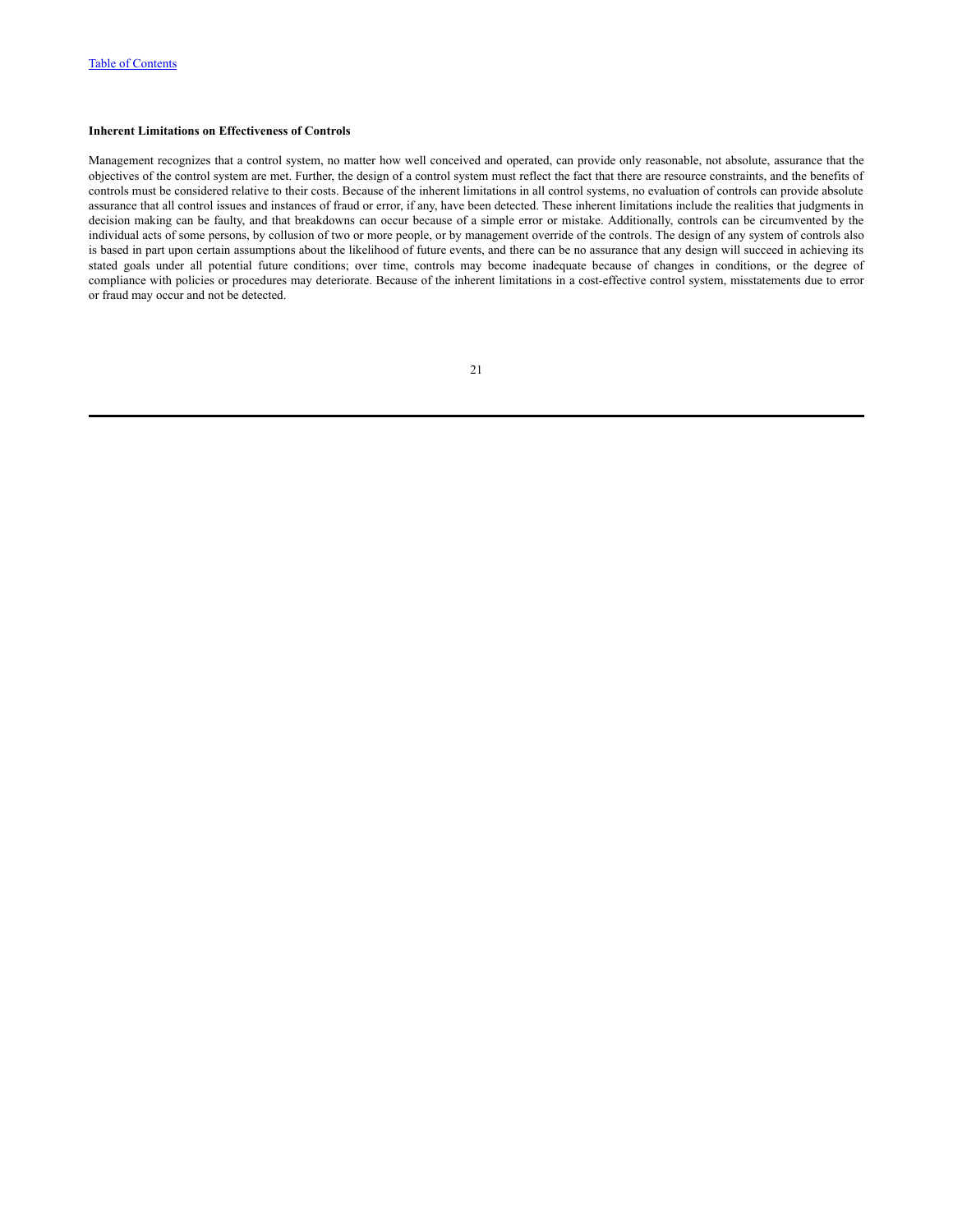#### **PART II. OTHER INFORMATION**

#### <span id="page-23-1"></span><span id="page-23-0"></span>**Item 1. Legal Proceedings.**

From time to time, we may be subject to various other legal proceedings and claims that are routine and incidental to our business. Although some of the legal proceedings set forth herein may result in adverse decisions or settlements, Management believes that the final disposition of such matters will not have a material adverse effect on our business, financial position, results of operations or cash flows.

In addition, the following material legal proceeding was recently settled:

On March 11, 2022, the Company, Aureus Holdings, LLC d/b/a Lo70s ("Lo70s") and JPAR, LLC entered into a Settlement Agreement and Mutual Release (the "Lo70s Settlement Agreement"). Pursuant to the Lo70s Settlement Agreement, the parties agreed to dismiss the litigation (Aureus Holdings, LLC d/b/a Lo70s v. Kubient, Inc., et al., Superior Court of Delaware, Case No. N20C-07-061) and resolve all claims among them, including potential or future claims arising from the letter of intent that the Company and Lo70s had entered into in March 2019, as well as a consulting agreement entered into between the Company and an employee of Lo70s in connection with such letter of intent. On March 14, 2022, the court in the matter entered an order approving the Lo70s Settlement Agreement, and the case was dismissed with prejudice. In the Lo70s Settlement Agreement, the Company expressly denies any and all liability and the dismissal of the case with prejudice was entered by the court without a final judgment of liability entered against the Company. Under the terms of the Lo70s Settlement Agreement, the Company made a cash payment of \$975,000 to Lo70s in the three months ended March 31, 2022 in full satisfaction of the matter, as well as the releases and covenants of Lo70s and JPAR, LLC set forth in the agreement, such that the Lo70s Settlement Agreement fully concludes this matter.

## <span id="page-23-2"></span>**Item 1A. Risk Factors.**

Not applicable to smaller reporting companies.

#### <span id="page-23-3"></span>**Item 2. Unregistered Sales of Equity Securities and Use of Proceeds**.

#### **Unregistered Sales of Equity Securities**

None.

#### <span id="page-23-4"></span>**Item 3. Defaults Upon Senior Securities.**

None.

#### <span id="page-23-5"></span>**Item 4. Mine Safety Disclosure.**

Not applicable.

#### <span id="page-23-6"></span>**Item 5. Other Information.**

There is no other information required to be disclosed under this item which was not previously disclosed.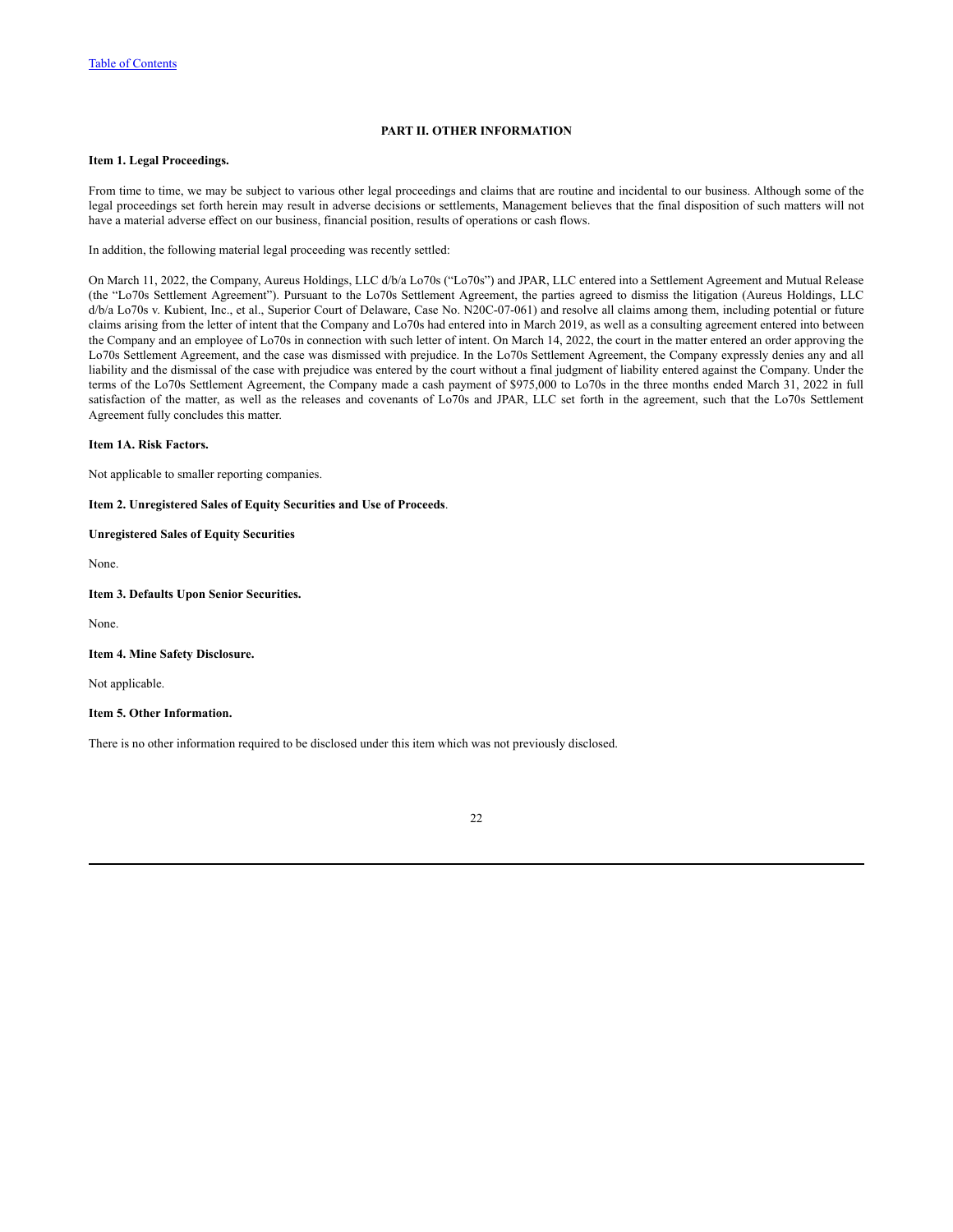## <span id="page-24-0"></span>**Item 6. Exhibits**

| <b>Exhibit</b><br><b>Number</b> | <b>Exhibit Description</b>                                                                                                                                                                                     |      | <b>Incorporated by Reference</b> |                          | <b>Filed</b><br><b>Herewith</b> |
|---------------------------------|----------------------------------------------------------------------------------------------------------------------------------------------------------------------------------------------------------------|------|----------------------------------|--------------------------|---------------------------------|
|                                 |                                                                                                                                                                                                                | Form | <b>Filing</b><br>Date            | <b>Exhibit</b><br>Number |                                 |
| 31.1                            | Certification of Principal Executive Officer Pursuant to Exchange Act Rules 13a-14(a) and<br>15d-14(a), as adopted pursuant to Section 302 of the Sarbanes-Oxley Act of 2002                                   |      |                                  |                          | X                               |
| 31.2                            | Certification of Principal Financial Officer Pursuant to Exchange Act Rules 13a-14(a) and<br>15d-14(a), as adopted pursuant to Section 302 of the Sarbanes-Oxley Act of 2002                                   |      |                                  |                          | X                               |
| $32.1*$                         | <u>Certifications of Principal Executive Officer and Principal Financial Officer Pursuant to 18</u><br>U.S.C. Section 1350, as adopted pursuant to Section 906 of the Sarbanes-Oxley Act of 2002<br><u>(1)</u> |      |                                  |                          | X                               |
| $101$ .ins                      | XBRL Instance Document – the instance document does not appear in the Interactive Data<br>File because its XBRL tags are embedded within the Inline XBRL document.                                             |      |                                  |                          | X                               |
| $101$ .sch                      | Inline XBRL Taxonomy Schema Document                                                                                                                                                                           |      |                                  |                          | X                               |
| $101$ .cal                      | Inline XBRL Taxonomy Calculation Linkbase Document                                                                                                                                                             |      |                                  |                          | X                               |
| $101.$ def                      | Inline XBRL Taxonomy Definition Linkbase Document                                                                                                                                                              |      |                                  |                          | X                               |
| $101$ .lab                      | Inline XBRL Taxonomy Label Linkbase Document                                                                                                                                                                   |      |                                  |                          | $\mathbf X$                     |
| $101$ .pre<br>104               | Inline XBRL Taxonomy Presentation Linkbase Document<br>Cover Page Interactive Data File (formatted as Inline XBRL and contained in Exhibit 101)                                                                |      |                                  |                          | $\mathbf X$<br>X                |

**\*** This certification is being furnished solely to accompany this Quarterly Report on Form 10-Q pursuant to 18 U.S.C. Section 1350, and it is not being filed for purposes of Section 18 of the Securities Exchange Act of 1934 and is not to be incorporated by reference into any filing of the Company, whether made before or after the date hereof, regardless of any general incorporation language in such filing.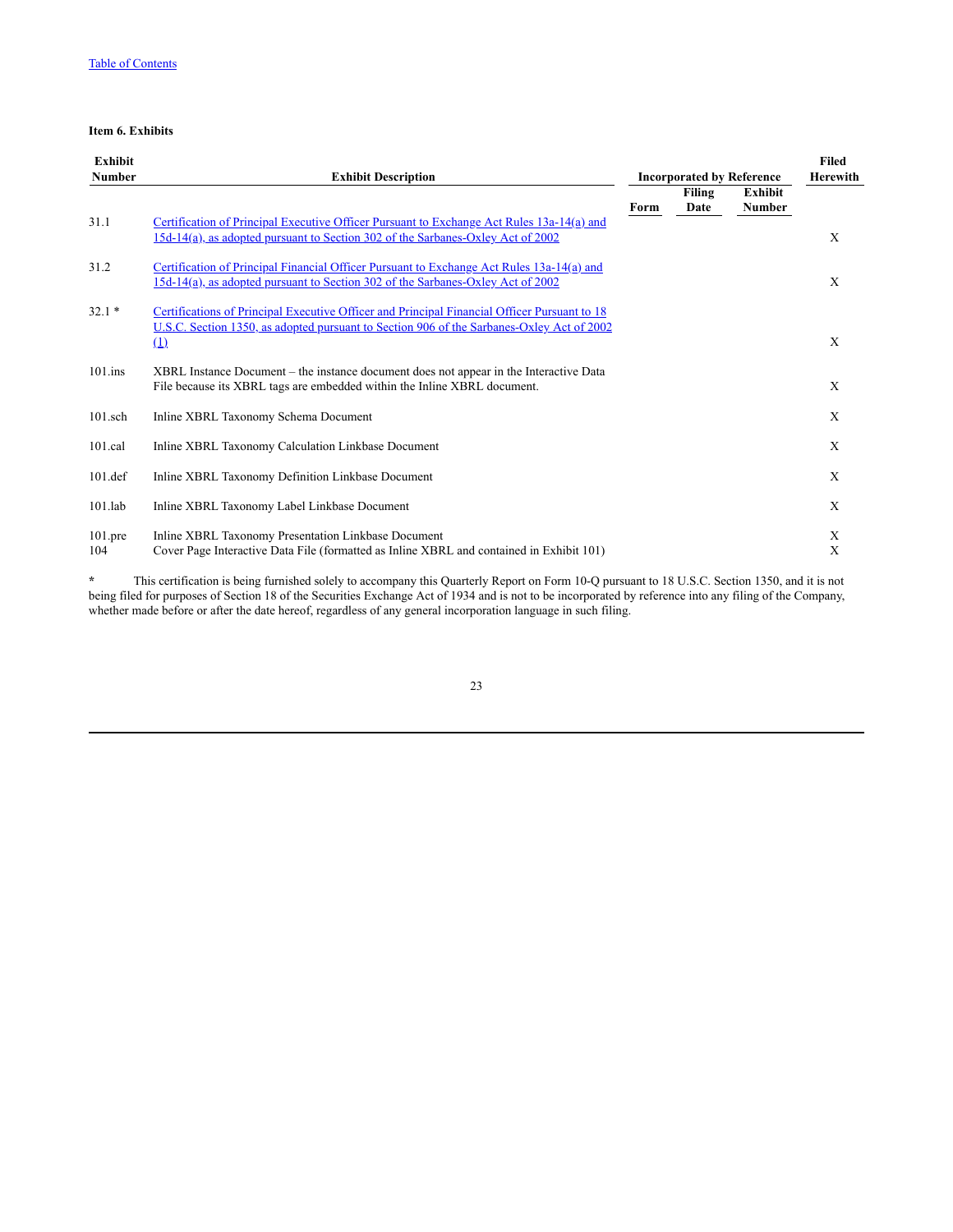#### **SIGNATURES**

<span id="page-25-0"></span>Pursuant to the requirements of the Securities Exchange Act of 1934, the registrant has duly caused this report to be signed on its behalf by the undersigned thereunto duly authorized.

## **KUBIENT, INC.**

Dated: May 16, 2022 /s/ Paul Roberts Paul Roberts Chief Executive Officer (*principal executive of icer*) Dated: May 16, 2022 /s/ Joshua Weiss Joshua Weiss Chief Financial Officer (*principal financial and accounting of icer*)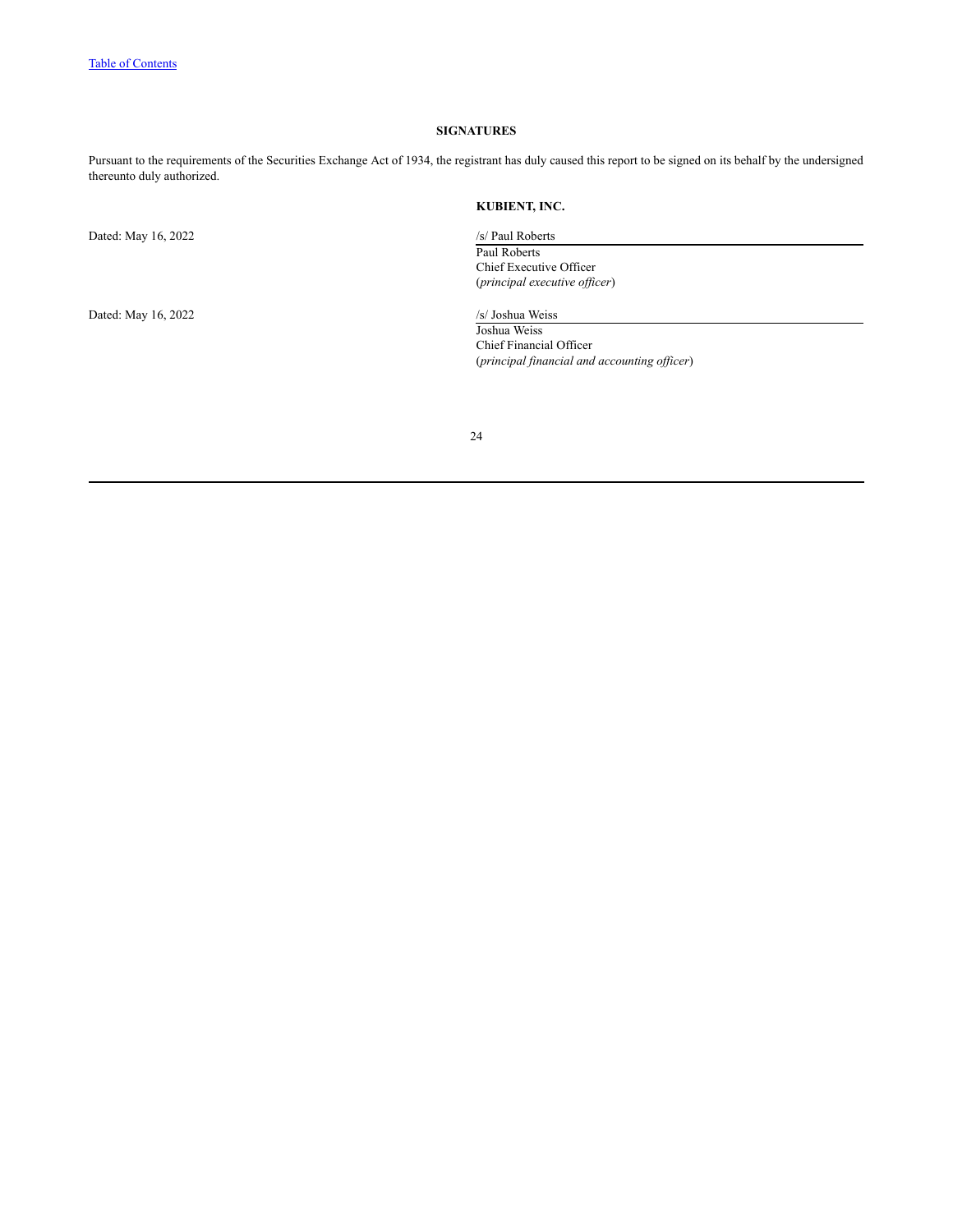#### **GLOSSARY**

<span id="page-26-0"></span>"Ad network" means an intermediary network or company that acts as a broker between advertisers who want to purchase ad placements and content publishers who want to host the advertiser's ads. Examples of advertisers are consumer good companies, multimedia companies and automobile manufacturers. Publishers in the context are website operators or app developers.

"Audience Marketplace" means the modular, highly scalable, transparent, cloud-based software platform created by the Company for real-time trading of digital, Programmatic Advertising.

"Bot" or "internet bot" means an autonomous program (or robot) running on a network (usually, the internet) that can interact with computer systems or users. Typically, Bots perform tasks that are both simple and structurally repetitive, at a much higher rate than would be possible for a human alone. According to Imperva, more than half of all web traffic is fraudulent, as it is made up of Bots rather than actual human beings.

"Brand" means a particular name used to identify a type of product or products manufactured by a particular company.

"Demand Side Platform" or "DSP" means a system that allows buyers of digital advertising space (ie, advertisers) to manage multiple ad exchange and data exchange accounts through one interface.

"Full stack" means computer engineering that encompasses databases, servers, systems engineering, and clients, across mobile applications, web-based applications and native applications.

"Latency" means the lag time between a customer click on an internet link and the conversion of that customer to a sale. The term can also refer to the lag time between ad inventory's purchase and its display on publisher's media.

"Omni-channel marketing" means marketing that is intended to reach target consumers across all advertising channels — mobile, video, desktop, and more — within the context of how the specific customer has interacted with a brand (for example, those first seeing an ad about a brand they have never experienced will receive a different message from those who have engaged with that brand a number of times).

"Programmatic advertising" means the purchase of advertising space meant to target audiences using software and tools that help agencies and brands target, deliver, and analyze their digital advertising efforts., rather than the traditional method of purchasing time slots in mass media, such as television programming.

"Pre-bid" means the bid placed by an advertiser for placement of its ad, verified prior to such ad being run or displayed.

"Post-bid" means the verification of the running or display of an ad, after such running or display has occurred.

"Publisher" means a source of ad inventory, such as website owners, website operators or app developers. Publishers are generally either managed or owned and operated. An owned and operated publisher receives 100% of the profit for impressions sold. This is opposed to a managed publisher: a publisher that does not own its inventory but has a financial relationship with those who do.

"Supply Side Platform" or "SSP" means a platform that enables Publishers to access advertiser demand from a variety of networks, exchanges, and platforms via one interface.

"300-millisecond window" means the window of time adopted by the digital advertising industry in which a website or app has to load the content on their website and auction off the advertising space on their web property.

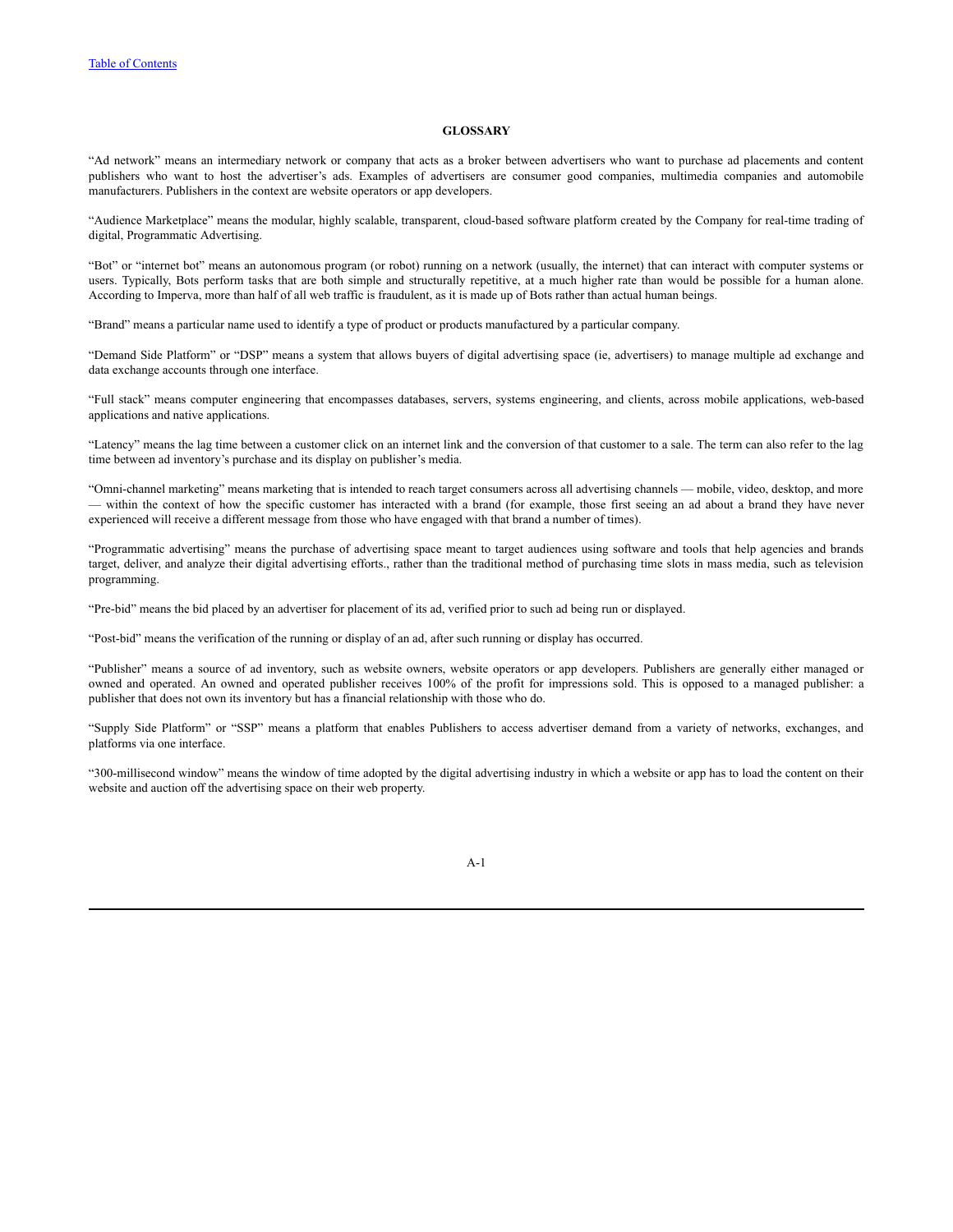#### **Certification of Principal Executive Officer pursuant to Exchange Act Rules 13a-14(a) and 15d-14(a), as adopted pursuant to Section 302 of the Sarbanes-Oxley Act of 2002**

I, Paul Roberts, certify that:

- 1. I have reviewed this annual report on Form 10-Q of Kubient, Inc.;
- 2. Based on my knowledge, this report does not contain any untrue statement of a material fact or omit to state a material fact necessary to make the statements made, in light of the circumstances under which such statements were made, not misleading with respect to the period covered by this report;
- 3. Based on my knowledge, the financial statements, and other financial information included in this report, fairly present in all material respects the financial condition, results of operations and cash flows of the registrant as of, and for, the periods presented in this report;
- 4. The registrant's other certifying officer and I are responsible for establishing and maintaining disclosure controls and procedures (as defined in Exchange Act Rules 13a-15(e) and 15d-15(e)) for the registrant and have:
	- a) Designed such disclosure controls and procedures, or caused such disclosure controls and procedures to be designed under our supervision, to ensure that material information relating to the registrant, including its consolidated subsidiaries, is made known to us by others within those entities, particularly during the period in which this report is being prepared;
	- b) Evaluated the effectiveness of the registrant's disclosure controls and procedures and presented in this report our conclusions about the effectiveness of the disclosure controls and procedures, as of the end of the period covered by this report based on such evaluation; and
	- c) Disclosed in this report any change in the registrant's internal control over financial reporting that occurred during the registrant's most recent fiscal quarter (the registrant's fourth fiscal quarter in the case of an annual report) that has materially affected, or is reasonably likely to materially affect, the registrant's internal control over financial reporting; and
- 5. The registrant's other certifying officer and I have disclosed, based on our most recent evaluation of internal control over financial reporting, to the registrant's auditors and the audit committee of the registrant's board of directors (or persons performing the equivalent functions):
	- a) All significant deficiencies and material weaknesses in the design or operation of internal control over financial reporting which are reasonably likely to adversely affect the registrant's ability to record, process, summarize and report financial information; and
	- b) Any fraud, whether or not material, that involves management or other employees who have a significant role in the registrant's internal control over financial reporting.

Date: May 16, 2022 /s/ Paul Roberts

Paul Roberts Chief Executive Officer *(principal executive of icer)*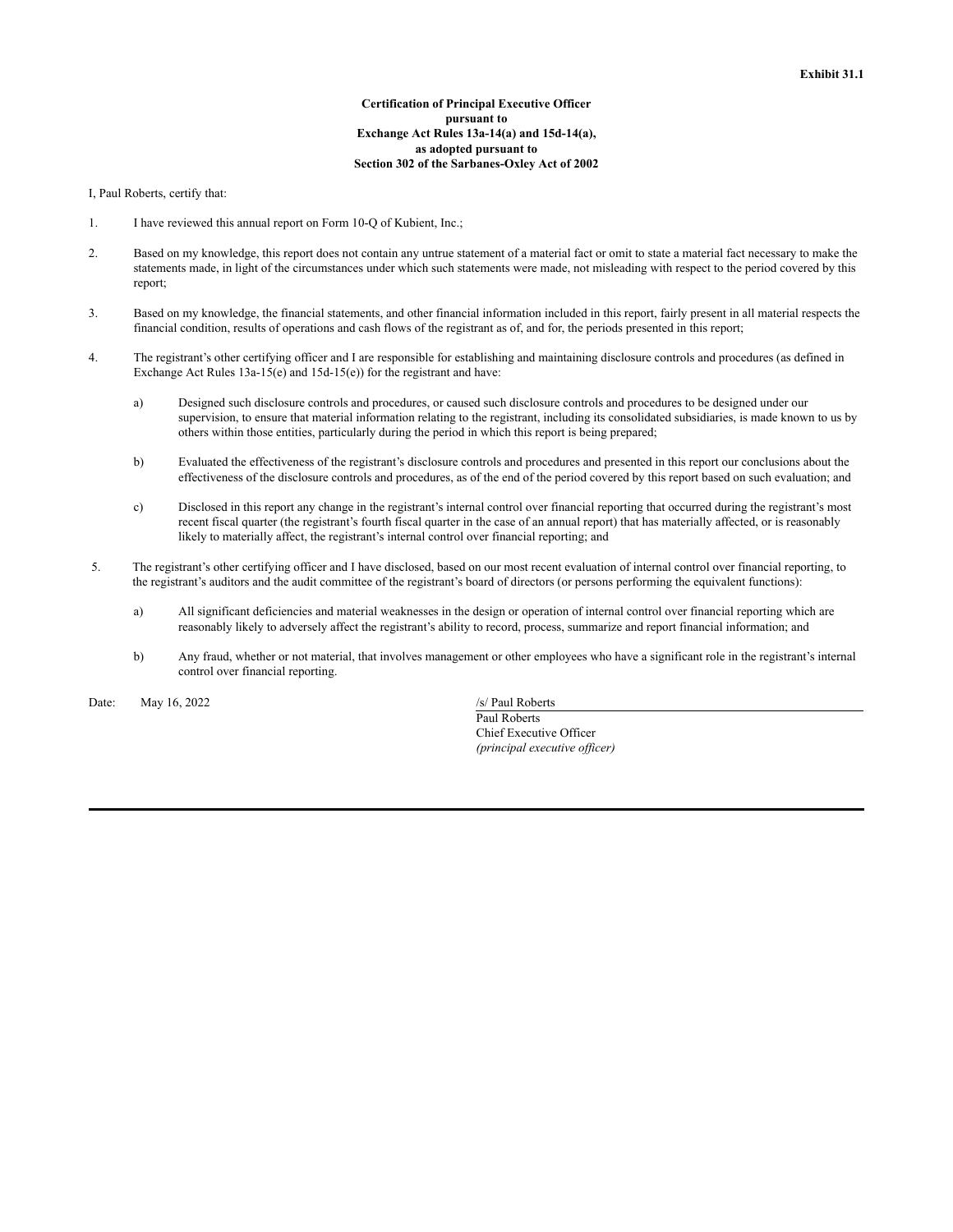#### **Certification of Principal Financial Officer pursuant to Exchange Act Rules 13a-14(a) and 15d-14(a), as adopted pursuant to Section 302 of the Sarbanes-Oxley Act of 2002**

I, Joshua Weiss, certify that:

- 1. I have reviewed this annual report on Form 10-Q of Kubient, Inc.;
- 2. Based on my knowledge, this report does not contain any untrue statement of a material fact or omit to state a material fact necessary to make the statements made, in light of the circumstances under which such statements were made, not misleading with respect to the period covered by this report;
- 3. Based on my knowledge, the financial statements, and other financial information included in this report, fairly present in all material respects the financial condition, results of operations and cash flows of the registrant as of, and for, the periods presented in this report;
- 4. The registrant's other certifying officer and I are responsible for establishing and maintaining disclosure controls and procedures (as defined in Exchange Act Rules 13a-15(e) and 15d-15(e)) for the registrant and have:
	- a) Designed such disclosure controls and procedures, or caused such disclosure controls and procedures to be designed under our supervision, to ensure that material information relating to the registrant, including its consolidated subsidiaries, is made known to us by others within those entities, particularly during the period in which this report is being prepared;
	- b) Evaluated the effectiveness of the registrant's disclosure controls and procedures and presented in this report our conclusions about the effectiveness of the disclosure controls and procedures, as of the end of the period covered by this report based on such evaluation; and
	- c) Disclosed in this report any change in the registrant's internal control over financial reporting that occurred during the registrant's most recent fiscal quarter (the registrant's fourth fiscal quarter in the case of an annual report) that has materially affected, or is reasonably likely to materially affect, the registrant's internal control over financial reporting; and
- 5. The registrant's other certifying officer and I have disclosed, based on our most recent evaluation of internal control over financial reporting, to the registrant's auditors and the audit committee of the registrant's board of directors (or persons performing the equivalent functions):
	- a) All significant deficiencies and material weaknesses in the design or operation of internal control over financial reporting which are reasonably likely to adversely affect the registrant's ability to record, process, summarize and report financial information; and
	- b) Any fraud, whether or not material, that involves management or other employees who have a significant role in the registrant's internal control over financial reporting.

Date: May 16, 2022 /s/ Joshua Weiss

Joshua Weiss Chief Financial Officer *(principal financial and accounting of icer)*